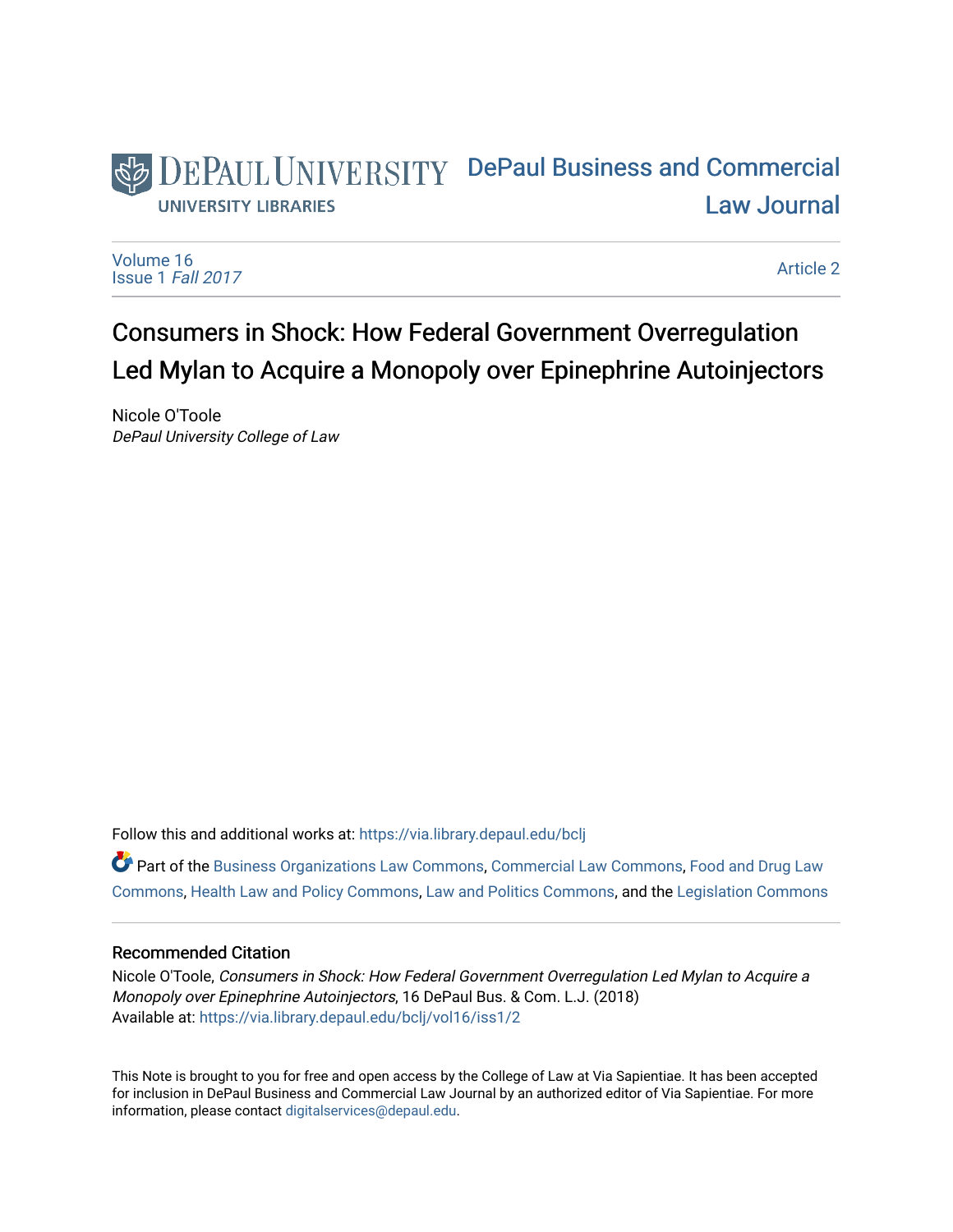## Consumers in Shock: How Federal Government Overregulation Led Mylan to Acquire a Monopoly over Epinephrine Autoinjectors

## Cover Page Footnote

Nicole O'Toole is a Class of 2018 Juris Doctor Candidate at DePaul University College of Law and Editorin-Chief of the DePaul Business and Commercial Law Journal. She earned a B.A. in Political Science and minors in Business Administration and Global Studies from Saint Mary's College in 2015. She would like to thank her parents, James and Elizabeth O'Toole, for their constant support.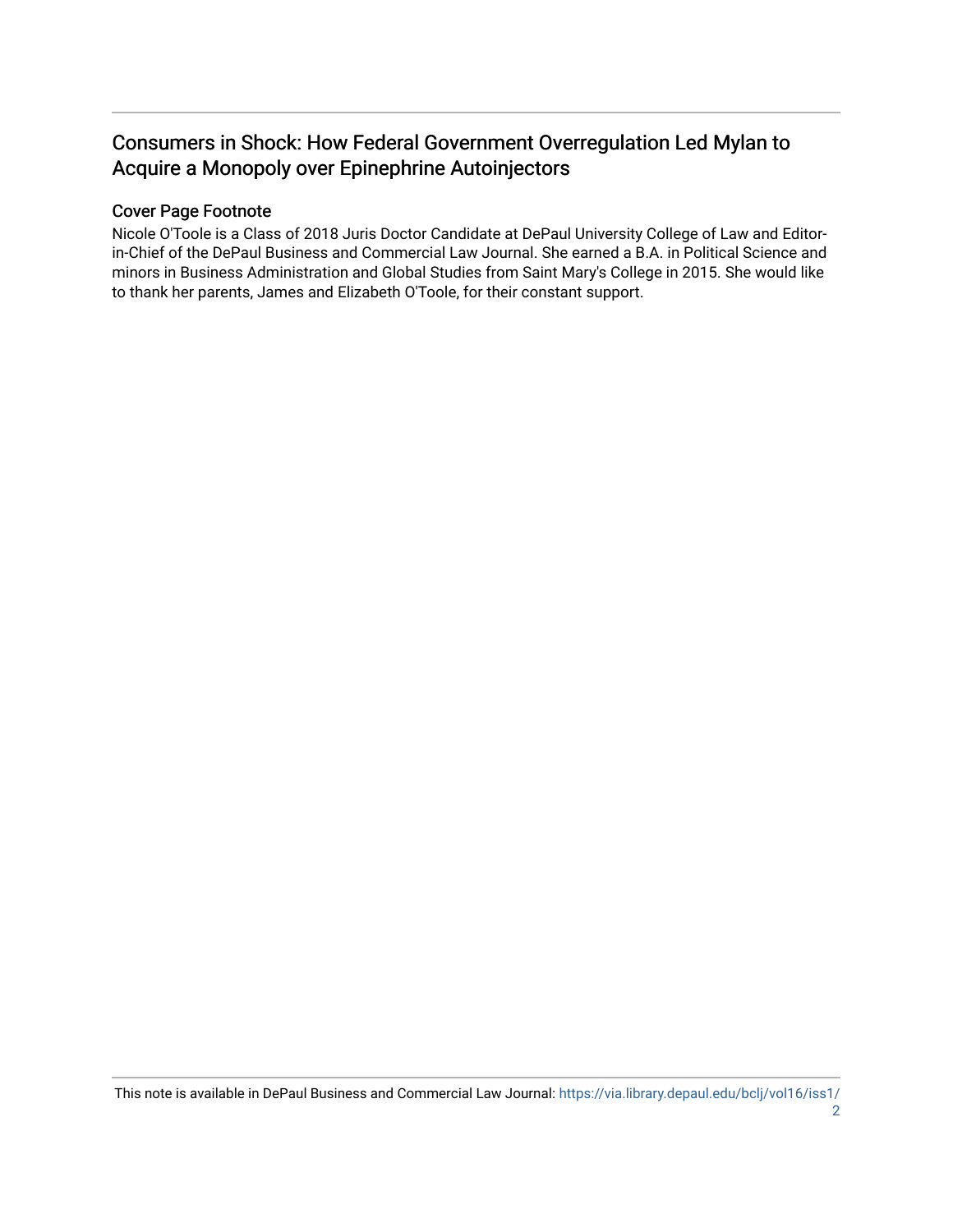## **Consumers in Shock: How Federal Government Overregulation Led Mylan to Acquire a Monopoly over Epinephrine Autoinjectors**

## *By: Nicole E. O'Toole*\*

#### I. INTRODUCTION

The freedoms and opportunities the United States of America provides allows Americans of any gender, race, religion, ethnicity, education, socioeconomic status, or background to follow their dreams and achieve success. Marco Rubio, the son of a bartender and a housekeeper fleeing the Cuban Revolution in 1956, grew up to become an attorney, published author, United States Senator and Presidential nominee.<sup>1</sup> Oprah Winfrey, born to a single African American teenage mother living in poverty, grew up to be the second-richest self-made woman in the world.<sup>2</sup>

While it is often argued that Republicans and Democrats have the same end goal, the most basic and foundational difference between the parties in present-day American politics is the way in which each party believes Americans are best able to achieve success. Typically, Democrats promote systems such as welfare benefits in order to help citizens who are in a more challenging economic position.<sup>3</sup> On the other side, Republicans usually favor a more limited role of government, including less regulation on business and a *laissez-faire* free market philosophy.4 Senior research fellow at the Mercatus Center at George Mason University Matthew Mitchell illustrates the idea of similar end goals of opposing parties as it applied to the 2008 financial bailouts:

Despite the ideological miles that separate them, activists in the Tea Party and Occupy Wall Street movements agree on one thing: both condemn the recent bailouts of wealthy and well-connected banks. To the Tea Partiers, these bailouts were an unwarranted federal intrusion into the free

l

<sup>\*</sup> Nicole O'Toole is a Class of 2018 Juris Doctor Candidate at DePaul University College of Law and Editor-in-Chief of the DePaul Business and Commercial Law Journal. She earned a B.A. in Political Science and minors in Business Administration and Global Studies from Saint Mary's College in 2015. She would like to thank her parents, James and Elizabeth O'Toole, for their constant support.

<sup>1</sup> *Biography*, MARCO RUBIO, http://www.rubio.senate.gov/public/index.cfm/biography (last visited Mar. 26, 2017).

<sup>2</sup> *Oprah Winfrey Profile,* FORBES, http://www.forbes.com/profile/oprah-winfrey/ (last visited Mar. 26, 2017).

<sup>3</sup> Ryan C. Fuhrmann, *What are the main differences between the Republican and Democratic approaches to regulating the economy?,* INVESTOPEDIA,

http://www.investopedia.com/ask/answers/regulating-economy.asp (last visited Mar. 26, 2017). <sup>4</sup> *Id.*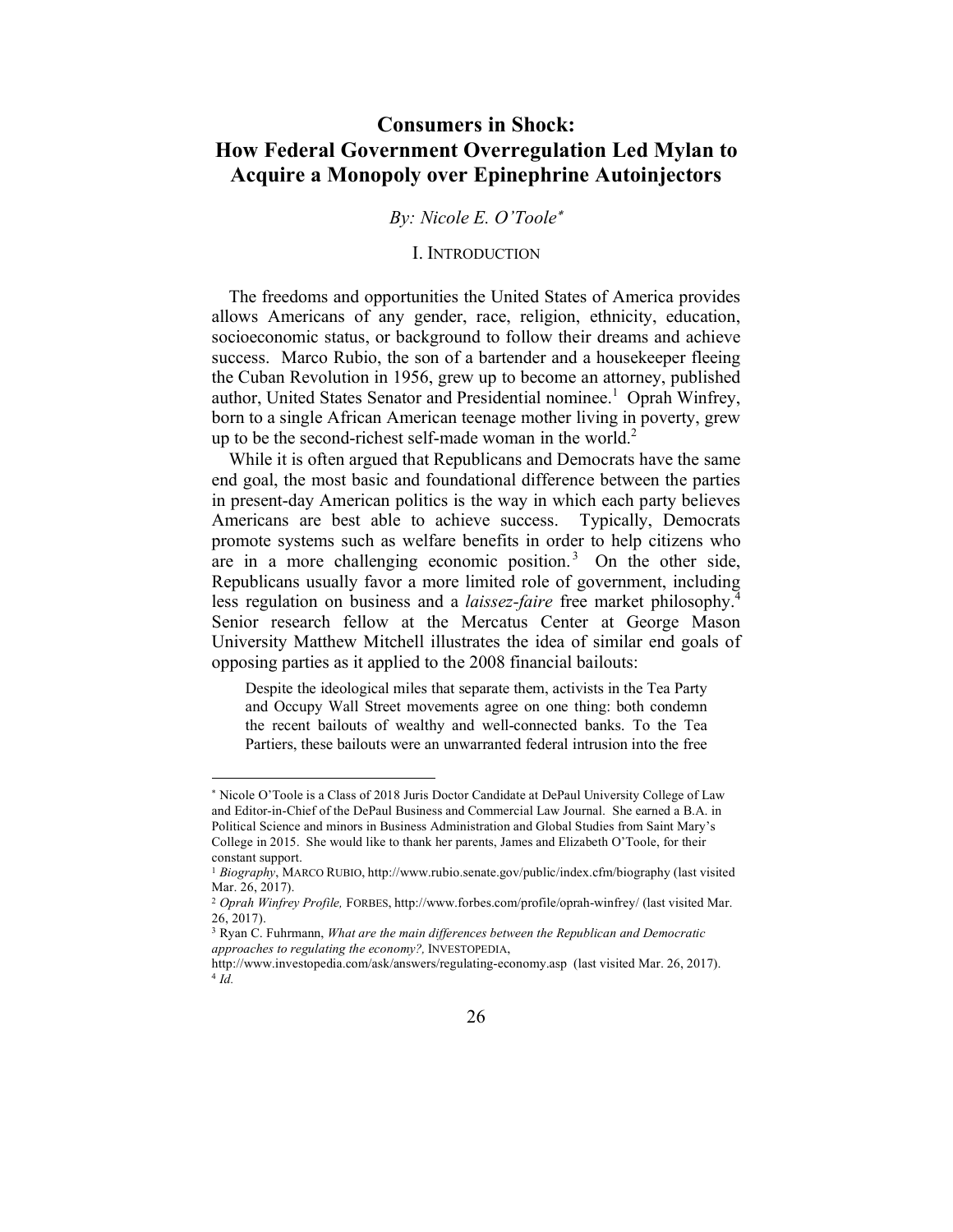market; to the Occupiers, they were a taxpayer-financed gift to the wealthy executives whose malfeasance brought on the financial crisis. To both, the bailouts smacked of cronyism.<sup>5</sup>

The notion that opposing ideologies could have similar views on corruption could be said about the topic of this Note: the effects of the federal government's role on the epinephrine autoinjector market. Both Republicans and Democrats have expressed their disdain over the rapid price increase of epinephrine autoinjectors in recent years, and what it means for those in need of the life-saving drug. Democratic Senator Bernie Sanders said of the issue, "Mylan's near monopoly on the epinephrine autoinjector market has allowed [Mylan] to increase prices well beyond those that are justified by any increase in the costs of manufacturing the EpiPen."<sup>6</sup> Republican Senator Rand Paul penned an op-ed piece on the issue outlining his very similar frustrations: "The controversy over the price of the EpiPen has reached a fever pitch as prices have risen by more than 400% and costing up to \$600 for two of the pens. To fully comprehend the outrage of this price…the epinephrine included in the EpiPen costs less than ten dollars retail."<sup>7</sup> While Senator Sanders and Senator Paul are typically in disagreement on most major political stances, their shared frustration over the epinephrine autoinjector market shows how bipartisan the issue is.

Proponents of the fiscally conservative point of view, such as Ann Coulter, have described their support for a free market economy as follows: "everything provided by the free market over time will become better and cheaper...everything provided by the government over time will become more expensive and worse."<sup>8</sup> Many Republicans like to use the example of the Affordable Care Act ("Obamacare") as an example of a "failed" federal attempt to police the marketplace.<sup>9</sup> Once the healthcare industry was regulated by the federal government, Republicans have argued, the cost of insurance premiums have increased the cost of

 <sup>5</sup> Matthew Mitchell, GEORGE MASON U. MERCATUS CTR., *The Pathology of Privilege: The Economic Consequences of Government Favoritism,* 1 (2012),

http://mercatus.org/sites/default/files/The\_Pathology\_of\_Privilege-Final\_2.pdf.

<sup>6</sup> *Senators Raise Concerns About Mylan's EpiPen Price Hike,* BERNIE SANDERS (Aug. 30, 2016), https://www.sanders.senate.gov/newsroom/press-releases/senators-raise-concerns-about-mylansepipen-price-hike.

<sup>7</sup> Rand Paul, *Sen. Rand Paul: EpiPen Scandal Is a Perfect Example of Crony Capitalism*, TIME, (Sept. 7, 2016), http://time.com/4482179/sen-rand-paul-epipen-scandal/.

<sup>8</sup> Will Dooling, *Koch's Americans for Prosperity Brings Ann Coulter to Madison in a Last-Minute Push to Stop "Obama's Failing Agenda"*, PRWATCH CTR. FOR MEDIA & DEMOCRACY (Nov. 5, 2012, 8:59 PM), http://www.prwatch.org/news/2012/11/11842/americans-prosperity-brings-ann-

coulter-madison-last-minute-push-stop-obamas-fail. 9 Patient Protection and Affordable Care Act, 111th Cong. (2009)*, H.R.3590*, CONGRESS, https://www.congress.gov/bill/111th-congress/house-bill/3590.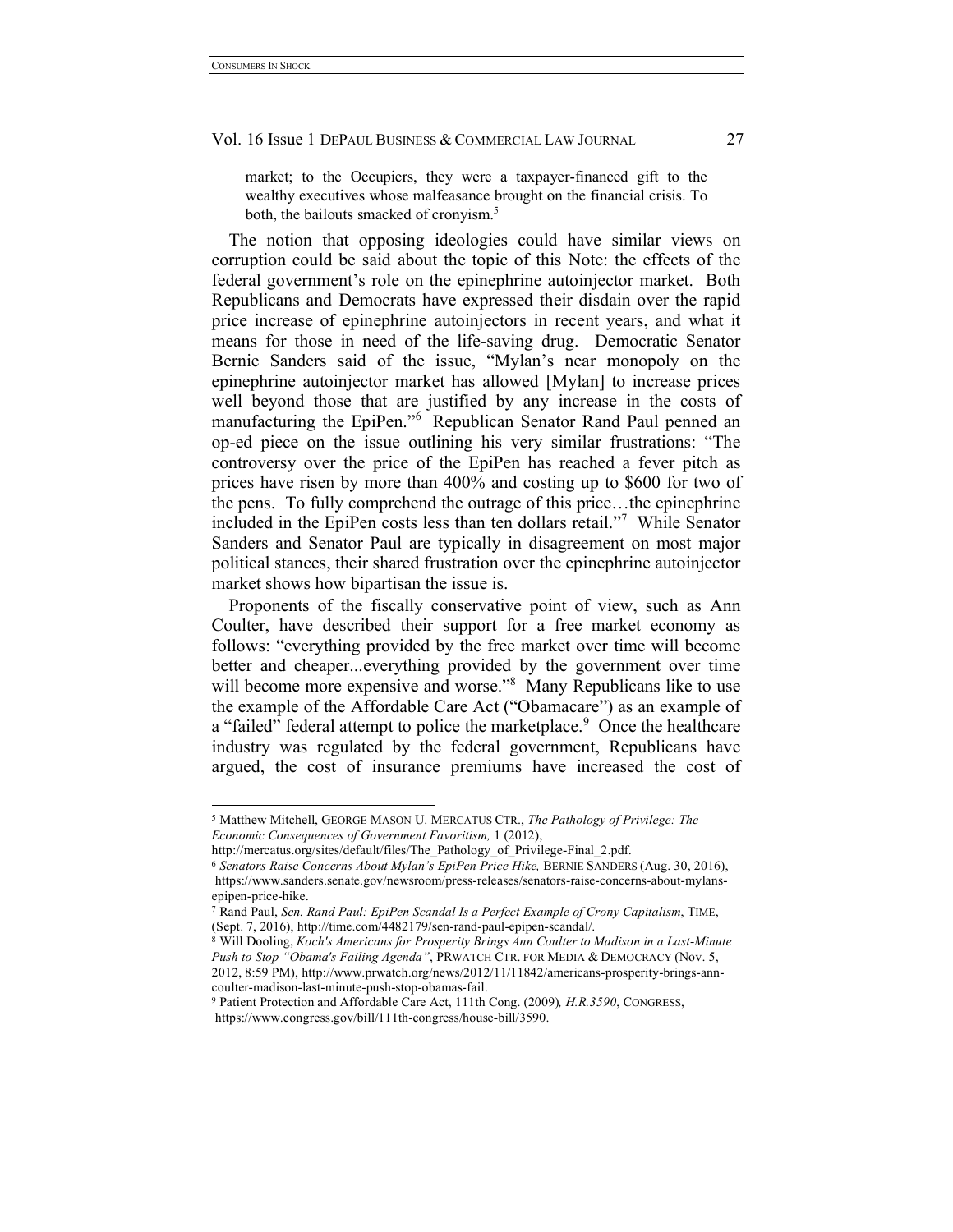medical services by an estimated twenty-four percent,<sup>10</sup> which caused a number of previously successful carriers to flee the market.<sup>11</sup> Advocates of this theory credit the optimization of quality goods in a given market to healthy competition.<sup>12</sup> As Mitchell describes it: "markets tend to be competitive when, most important[ly], there are no barriers to entering or exiting the industry."<sup>13</sup>

The philosophy that federal government intervention increases costs and decreases options and values available to consumers can be analyzed across a plethora of markets. Specifically, this Note will focus on the epinephrine autoinjector market. An epinephrine autoinjector, more commonly known by Mylan's brand called the "EpiPen,"<sup>14</sup> is most often used for the treatment of anaphylaxis, which is a serious allergic reaction that may cause death.15 Today, the EpiPen is considered the "Kleenex" of epinephrine autoinjectors as it is estimated to control over ninety percent of the market share.<sup>16</sup> From a Darwinist perspective it would appear that because the EpiPen controls most of the market, it must be the most superior product available to consumers. However, as the succeeding sections will cover, this is likely not the case, and there is ample evidence to prove that EpiPen's market success is largely due to government regulations and mandates. This Note will also focus on the 2014 United States District Court case *JHP Pharmaceuticals v. Hospira,*  which dealt with labeling issues surrounding epinephrine autoinjectors.<sup>17</sup> It is quite possible that safer, more efficient, and more affordable versions of the EpiPen may be available to consumers today if it were not for these government interventions.

 <sup>10</sup> Brian Blase, *Overwhelming Evidence That Obamacare Caused Premiums To Increase Substantially*, FORBES (July 28, 2016),

http://www.forbes.com/sites/theapothecary/2016/07/28/overwhelming-evidence-that-obamacarecaused-premiums-to-increase-substantially/#36cee92946e3.

<sup>11</sup> *Editorial: Why Obamacare failed,* CHI. TRIB. (Sept. 9, 2016),

http://www.chicagotribune.com/news/opinion/editorials/ct-obamacare-fail-health-care-insurancemedicine-0911-jm-20160909-story.html.

<sup>12</sup> Matthew Mitchell, GEORGE MASON U. MERCATUS CTR., *The Pathology of Privilege: The Economic Consequences of Government Favoritism,* 3 (2014),

http://mercatus.org/sites/default/files/The\_Pathology\_of\_Privilege-Final\_2.pdf. <sup>13</sup> *Id.*

<sup>14</sup> *Important Safety Information,* EPIPEN, https://www.epipen.com/ (last visited Mar. 26, 2017).

<sup>15</sup> Chitra Dinakar, *Anaphylaxis in Children: Current Understanding and Key Issues in Diagnosis and Treatment,* US NAT'L LIBR. OF MED. NAT'L INSTS. OF HEALTH, (Jul. 20, 2012),

https://www.ncbi.nlm.nih.gov/pmc/articles/PMC3492692/*.*

<sup>16</sup> Ben Popken, *Lawmakers Accuse Mylan CEO of 'Rope-a-Doping' on EpiPen Prices,* NBC NEWS (Sept. 21, 2016), http://www.nbcnews.com/business/consumer/lawmakers-grill-mylan-ceo-fdaepipen-price-hike-n651201.

<sup>17</sup> JHP Pharmaceuticals v. Hospira, 52 F.Supp.3d 992 (C.D. Cal. 2014).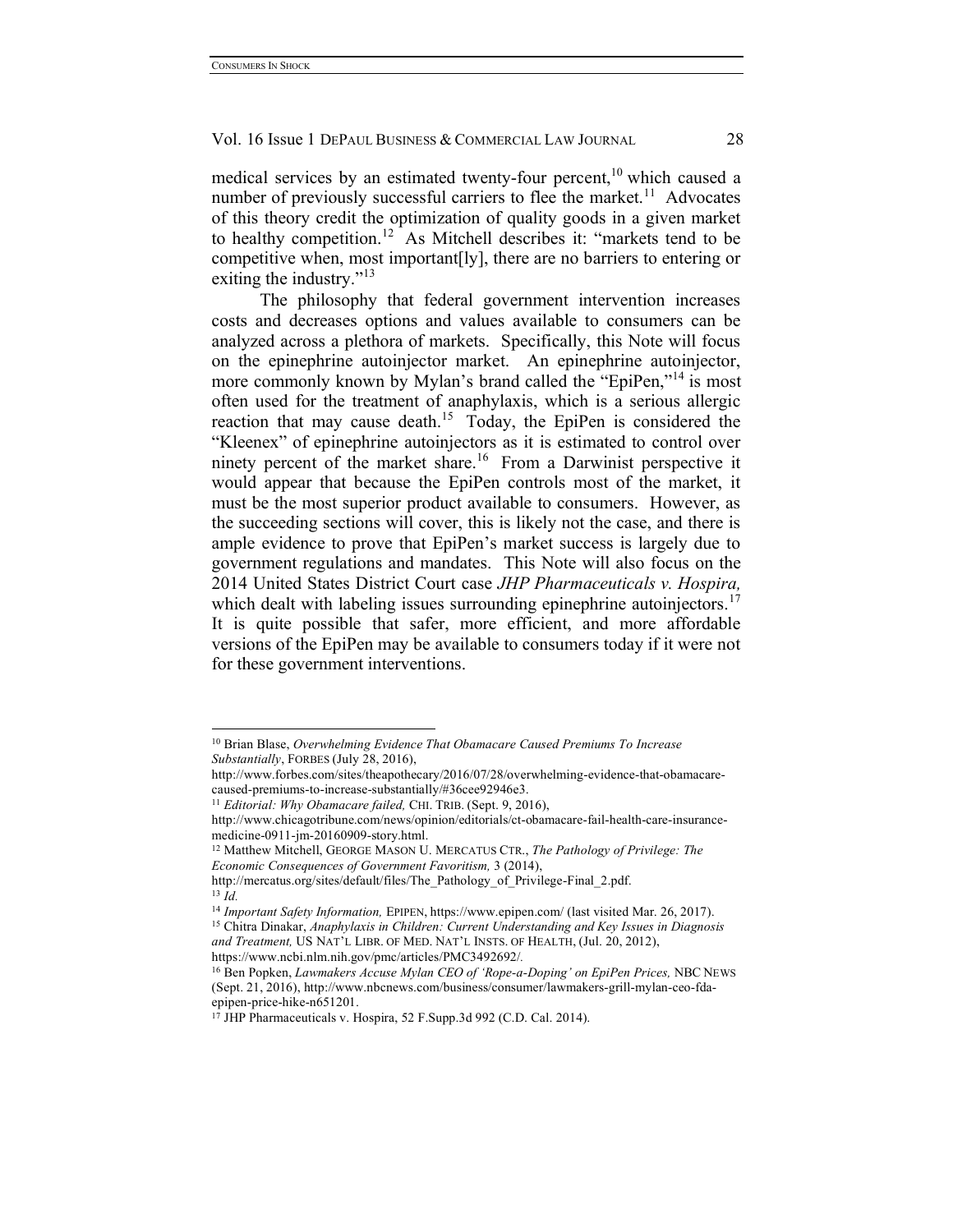As this note will discuss, courts should decline to follow the overall ruling in *JHP Pharmaceuticals v. Hospira*<sup>18</sup> because holding that a court is unable to decide a case based on a separate federal agency simply a waste of litigation. However, courts should consider the line of reasoning that where there is no proof that a non-FDA approved drug is any less safe than an FDA-approved drug, the non-approved drug should not be precluded from entering the market.

#### II. BACKGROUND

This section provides background information concerning the economic and legal support for the conclusion that the federal government's role in Mylan's monopoly over the epinephrine autoinjectors has created a burden for consumers. The first subsection provides a general background on epinephrine autoinjectors. 19 The second subsection provides a general background on monopolies.<sup>20</sup> The third subsection provides a background on Mylan's monopoly over the epinephrine autoinjector market, and the government's role in the creation of the monopoly.<sup>21</sup> Finally, the fourth subsection provides a background on *JHP Pharmaceuticals* and its legal implications for Mylan's monopoly over the epinephrine autoinjector market.<sup>22</sup>

## *A. Background on Epinephrine Autoinjectors*

Epinephrine is used to treat anaphylaxis, a serious, systemic allergic reaction that is rapid in onset and can cause death.<sup>23</sup> Epinephrine helps relieve the life-threatening symptoms of anaphylaxis (such hypotension, shock, and upper airway obstruction) via its alphaadrenergic effects.<sup>24</sup> Delayed administration of epinephrine causes an increased risk of death; therefore it is essential for patients at risk for anaphylaxis to be educated regarding the appropriate administration technique for epinephrine autoinjector devices.<sup>25</sup> The most notable users

 <sup>18</sup> *Id.*

<sup>19</sup> *See infra* notes 23-46 and accompanying text.

<sup>20</sup> *See infra* notes 47-57 and accompanying text.

<sup>21</sup> *See infra* notes 58-124 and accompanying text.

<sup>22</sup> *See infra* notes 125-139 and accompanying text.

<sup>23</sup> Brice Labruzzo Mohundro and Michael Marlan Mohundro, *Important Considerations When Dispensing Epinephrine Auto-Injector Devices,* PHARMACY TIMES, (Sept. 22, 2010), http://www.pharmacytimes.com/p2p/p2pepinephrine-0910.

<sup>24</sup> *Id.*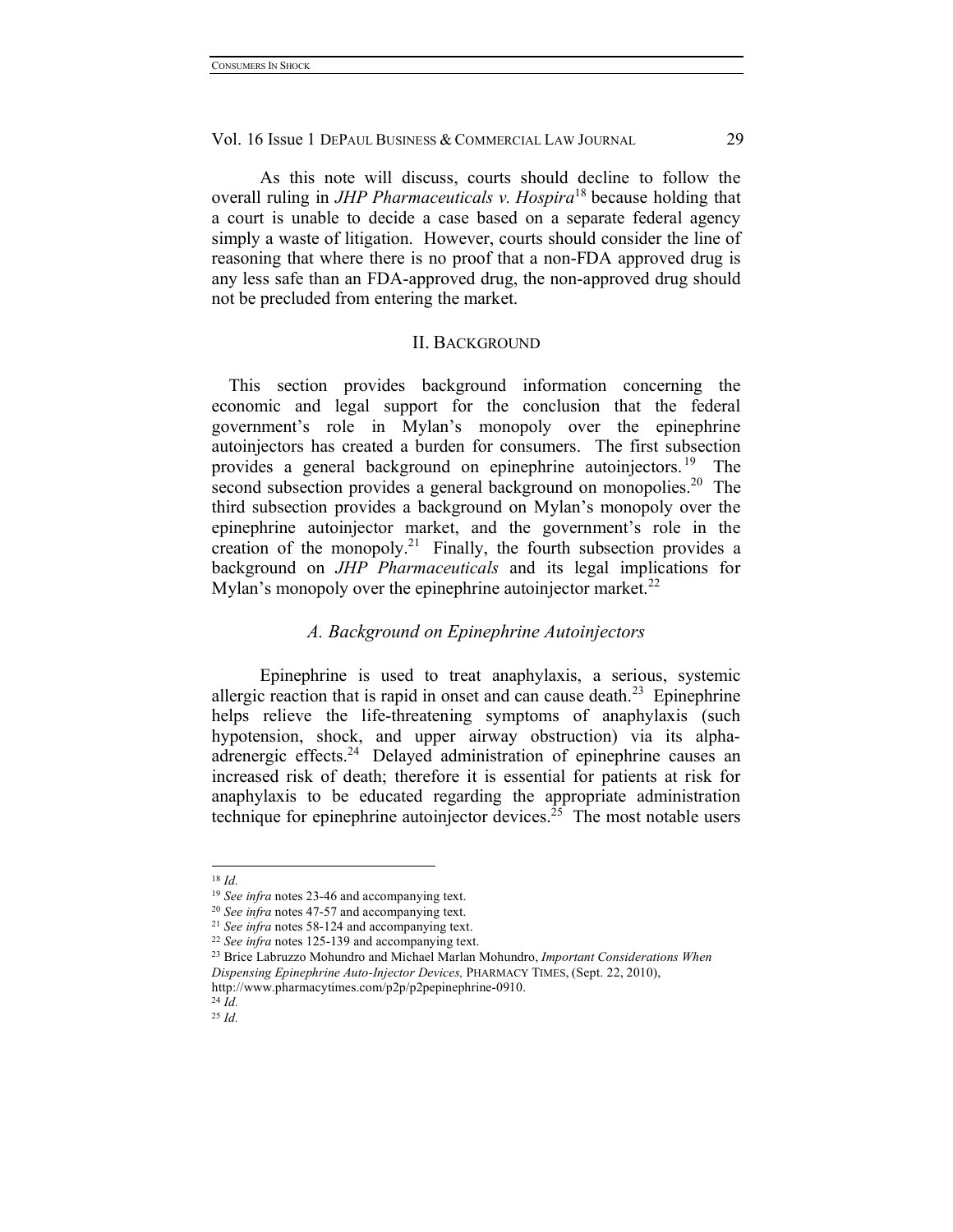of these devices are children with severe food allergies who may be inadvertently exposed to such foods at school.<sup>26</sup>

## *1. Background on the EpiPen*

Presently, the leading brand of epinephrine autoinjectors in Mylan's version called the EpiPen.<sup>27</sup> Mylan has been the subject of much controversy in the past few years, as the price of the EpiPen has drastically increased.<sup>28</sup> Today, a pack of two EpiPens costs about  $$600.<sup>29</sup>$ For reference, the amount of epinephrine in the devices only cost about ten dollars $30$ , and that same two-pack of EpiPens only cost consumers \$100 in 2008.<sup>31</sup> Most insurers only cover one pair of EpiPens each year.32 However, parents with children who have serious food allergies are usually suggested to keep one pair of EpiPens at school, one pair at home, and a pair for each parent to carry with them.<sup>33</sup> Furthermore, the suggested shelf life for an EpiPen in 2016 is about eighteen months, compared to a recommended shelf life of twenty-seven months in 2002.<sup>34</sup> EpiPens must be kept at room temperature, meaning they cannot be left in a vehicle on during extremely hot or cold weather, and must be protected from light and water.<sup>35</sup> If there is even a possibility an EpiPen has been compromised by expiration, temperature, light, or water, it must be thrown away and cannot be used.<sup>36</sup> Taking into consideration all of the associated risks, families could be paying upwards of \$2,400 out of pocket per year for this life-saving drug.

 <sup>26</sup> Meghana Keshavan, *Can anyone shake the EpiPen monopoly? Here's one company that's trying,* STATNEWS, (Jul. 7, 2016), https://www.statnews.com/2016/07/07/epipen-monopoly-mylanwindgap-medical/.

<sup>27</sup> *Id.*

<sup>28</sup> *Id.*

<sup>29</sup> *Id.* 

<sup>30</sup> Randal H. Paul, *Sen. Rand Paul: EpiPen Scandal Is a Perfect Example of Crony Capitalism*, TIME, (Sept. 7, 2016), http://time.com/4482179/sen-rand-paul-epipen-scandal/.

<sup>31</sup> *Anaphylactic Political Shock,* WALL ST. J., Pg. A10, (Aug. 25, 2016),

https://www.wsj.com/articles/anaphylactic-political-shock-1472078239. 32 Meghana Keshavan, *Can anyone shake the EpiPen monopoly? Here's one company that's trying,*  STATNEWS, (Jul. 7, 2016), https://www.statnews.com/2016/07/07/epipen-monopoly-mylanwindgap-medical/.

<sup>33</sup> *Id.*

<sup>34</sup> Carolyn Y. Johnson, *Why EpiPens expire so quickly,* WASH. POST, (Sept. 27, 2016), https://www.washingtonpost.com/news/wonk/wp/2016/09/27/why-epipens-expire-soquickly/?utm\_term=.2068a5e5e357.

<sup>35</sup> *Frequently Asked Questions,* EPIPEN http://www.epipen.ca/en/about-epipen/frequently-askedquestions (last visited Mar. 27, 2017).

<sup>36</sup> *Id.*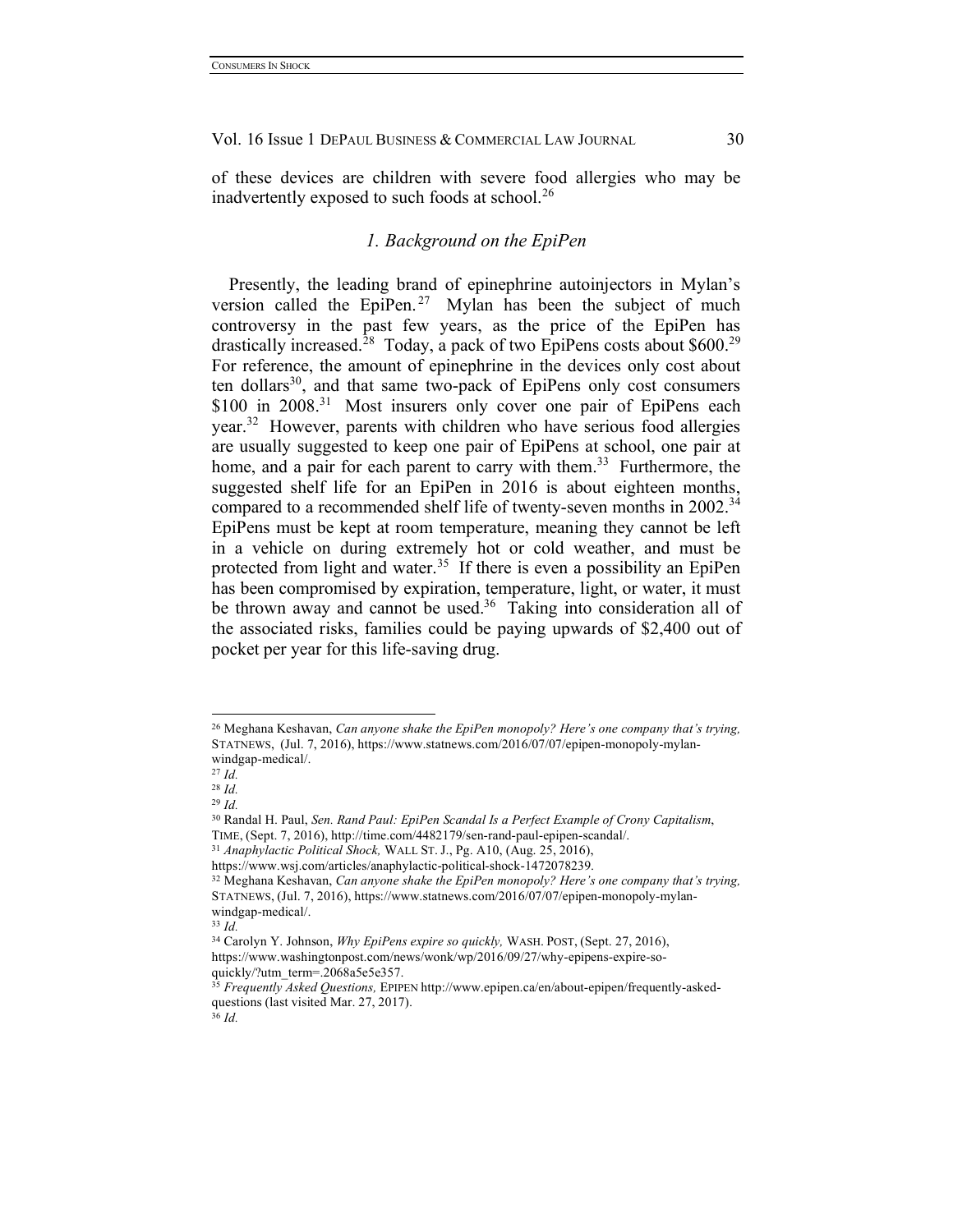#### *2. Alternative Proposals to the EpiPen*

Adrenaclick is currently EpiPen's main, and much cheaper, competition, but the product is not always covered by insurance and was prescribed fewer than  $1,000$  times in the United States last year.<sup>37</sup> CVS Health recently began to market on the drug's behalf and is hoping to price the generic version of the drug at just \$110 for a two-pack.<sup>38</sup> Many drug manufacturers have proposed their plans for competing epinephrine autoinjectors. Chris Stepanian, CEO of Windgap Medical, a Boston startup is in the process of creating a smaller, lighter epinephrine autoinjector, called Abiliject, could be ready for review by  $2018.^{39}$ Stepanian explained his hope for the Abiliject would make the injector about forty percent smaller than the EpiPen, designed to fit in a pocket.<sup>40</sup> He also says Windgap is working on temperature stability, "so even if you leave it in your car on a hot and sunny day, you don't have to throw away the device."<sup>41</sup> Windgap's other goals for the Abiliject are a longer shelf life than the EpiPen and they are hoping to make the Abiliject more intuitive to use.  $42$ 

As outrage continues to grow over Mylan price increases, several companies have proposed their ideas for alternatives for considerably more affordable options, such as having families obtain syringes that a doctor pre-fills with epinephrine.<sup>43</sup> The drug manufacturer Sanofi introduced its own version of an epinephrine autoinjector, the Auvi-Q, in 2012.44 The Auvi-Q was novel because it was a "talking autoinjector," in which the device instructed users through the entire process of injection.45 This aspect of the Auvi-Q was especially beneficial because oftentimes the person suffering an anaphylactic attack is not the one administering a dose of epinephrine. The Auvi-Q allowed a friend, family member, teacher, co-worker, peer, or even complete stranger witnessing somebody who is having an allergic reaction and unable to

<sup>40</sup> *Id.*

 <sup>37</sup> Rand Paul, *Sen. Rand Paul: EpiPen Scandal Is a Perfect Example of Crony Capitalism*, TIME, (Sept. 7, 2016), http://time.com/4482179/sen-rand-paul-epipen-scandal/.

<sup>38</sup> Brad Tuttle, *Sick of \$600 EpiPen Prices? A Major Retailer Has an Alternative for Only \$10*, TIME, (Jan. 12, 2017), http://time.com/money/4632964/cvs-epipen-alternative-adrenaclick/. <sup>39</sup> Meghana Keshavan, *Can anyone shake the EpiPen monopoly? Here's one company that's trying,*  STATNEWS,, (Jul. 7, 2016), https://www.statnews.com/2016/07/07/epipen-monopoly-mylan-

windgap-medical/.

<sup>41</sup> *Id.*

<sup>42</sup> *Id.*

<sup>43</sup> Rand Paul, *Sen. Rand Paul: EpiPen Scandal Is a Perfect Example of Crony Capitalism*, TIME (Sept. 7, 2016), http://time.com/4482179/sen-rand-paul-epipen-scandal/.

<sup>44</sup> Susan Scutti, *Epipen Competitor Alternatives Auvi-Q Returning Soon,* CNN (Oct. 27, 2016), http://www.cnn.com/2016/10/26/health/auvi-q-epinephrine-autoinjector-returns/. <sup>45</sup> *Id,*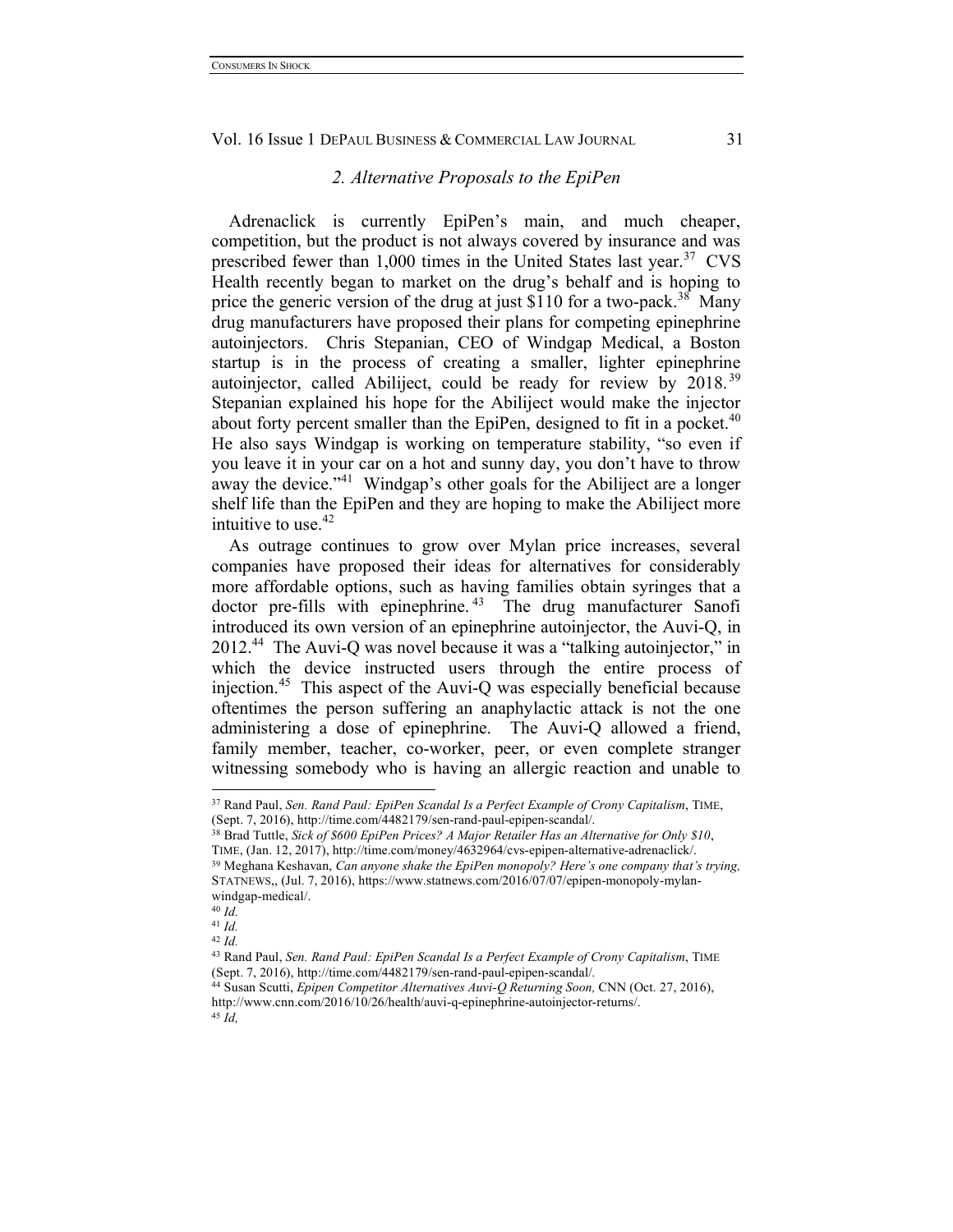self-inject to help properly administer the dose of epinephrine. However, Auvi-Q was recalled in 2015 amid concerns that the product was not delivering an accurate dosage of epinephrine.<sup>46</sup>

While the EpiPen tackles the most basic purpose of epinephrine autoinjectors (to allow users suffering from an anaphylactic attack to administer a dose of epinephrine), many American companies have tremendous ideas that would specialize, fix, or perfect the current state of epinephrine autoinjectors.

#### *B. General Background on Monopolies*

The Encyclopædia Britannica's definition for the Hasbro, Inc. board game "Monopoly" is a great depiction of the economic phenomenon: "Monopoly [is a] real-estate board game…in which the player's goal is to remain financially solvent while forcing opponents into bankruptcy."<sup>47</sup> As players as young as eight years old have discovered, the way to win the game is to acquire all of the properties possible, and leave one's opponents with nothing. This way, the winner can control what players do and how much they pay. This simplistic explanation of a monopoly is critical to understanding the effects of Mylan having significant market power because they are the only – or near only – supplier of a particular product.

There are typically two ways an entity acquires such economic power that they face little or no competition in the territories where they operated: by a *de jure* or a *de facto* monopoly.48 Most of the great American monopolies of the early nineteenth century were *de jure*, or created by the government. $49$  Most twentieth century monopolies were *de facto*, or created by technology, patents, and the marketplace.<sup>50</sup> An example of a *de jure* monopoly is the United States Postal Service ("USPS"). USPS has a monopoly of the letter-delivery industry that dates back to 1775 when Benjamin Franklin was named the first American Postmaster General in order to facilitate the country's need for communication between army commanders, first representatives, and

 <sup>46</sup> *Id.*

<sup>47</sup> *Monopoly Board Game,* ENCYCLOPEDIA BRITANNICA (Jul. 8, 2005),

https://www.britannica.com/topic/Monopoly-board-game.

<sup>48</sup> Luis Aníbal Avilés, *Public Utilities And The European Union's "Services Of General Economic Interest": Feudal Origins Of Their Monopoly Powers,* 4 U. P.R. BUS. L.J. 76 (2012).

<sup>49</sup> Herbert Hovenkamp, *Technology, Politics, And Regulated Monopoly: An American Historical Perspective*, 62 TEX. L. REV. 1263, (1984). <sup>50</sup> *Id.*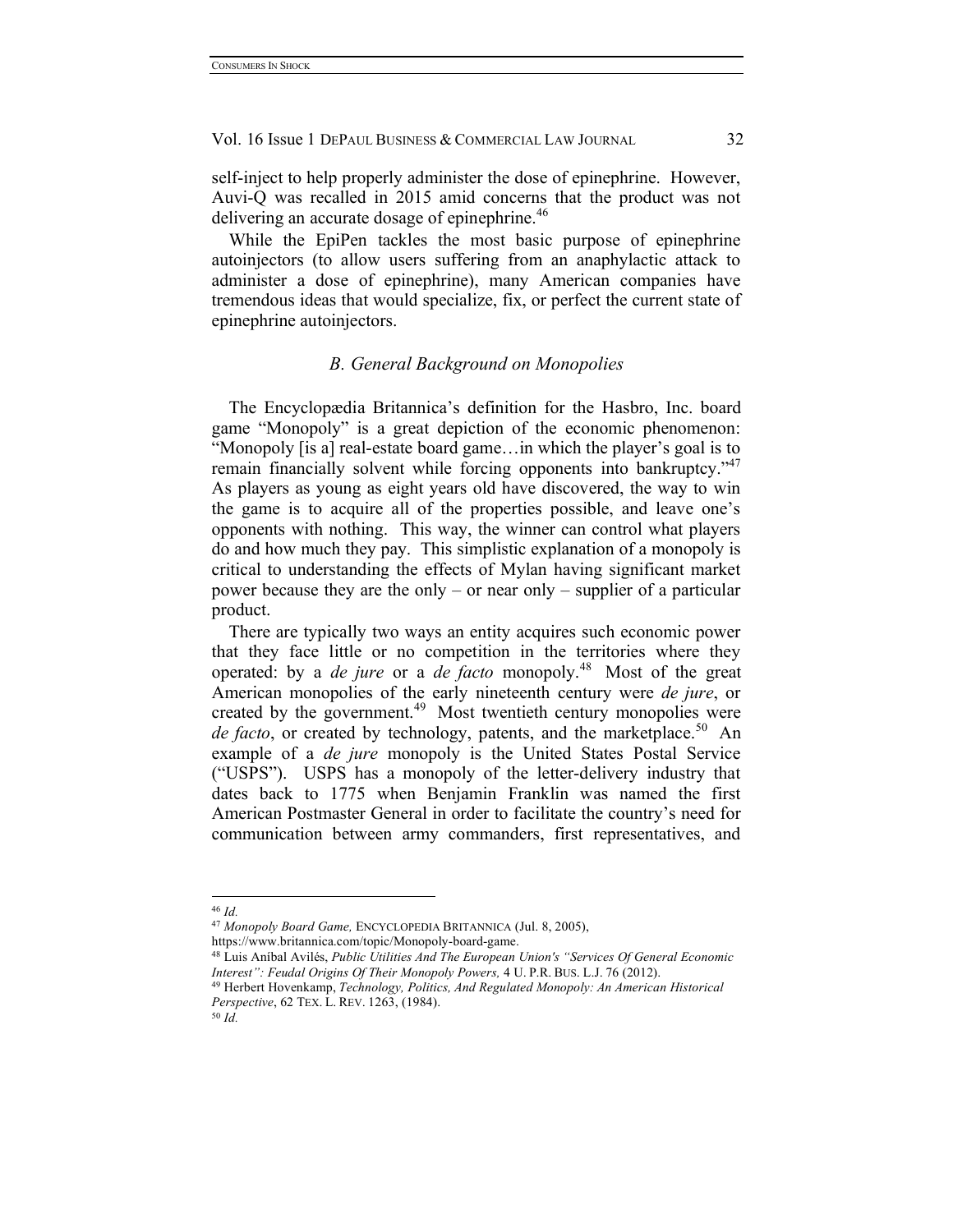constituents. 51 Congress protected USPS's monopoly in 1949 when Congress wrote:

Whoever establishes any private express for the conveyance of letters or packets, or in any manner causes or provides for the conveyance of the same by regular trips or at stated periods over any post route which is or may be established by law . . .shall be fined . . . or imprisoned . . . or both.52

By contrast, true *de facto* monopolies are few and far between. The best example of a *de facto* monopoly is Sirius XM Radio. When rival companies XM Satellite Radio Holdings Inc. and Sirius Satellite Radio merged in 2007,<sup>53</sup> the new company, Sirius XM Radio, acquired a monopoly over the satellite radio market.<sup>54</sup>

Mylan's success in the epinephrine autoinjector market is attributed to some government regulation, such as the FDA approval process and the School Access to Emergency Epinephrine Act, as later sections will explore. While Mylan is not the sole supplier of epinephrine autoinjectors, it does control over ninety percent of the market, therefore it acquires a near-monopoly over the industry, rather than an actual monopoly. This is not uncommon as most other industry leaders are near-monopolies. These companies may not control 100% of the market, but they control a majority of it, so they still reap the benefits of price setting in a given industry.

Such near-monopoly examples are Netflix, having over fifty-percent of the market share for video streaming services, and Google, having seventy-percent of the market share for domestic search engines.<sup>55</sup> The issue then becomes whether companies gain near-monopoly status by their organic success in the market, such as Netflix and Google, or due to some sort of government intervention. For example, many broadband providers and electric utility providers have geographic-specific nearmonopolies because of government contracts. An example of this type of quasi-*de jure* near-monopoly is ComEd in the Chicagoland area.<sup>56</sup> While the City of Chicago did not create ComEd to be the sole electric utility

 <sup>51</sup> *Universal Service and the Postal Monopoly: A Brief History,* USPS, (2008), https://about.usps.com/universal-postal-service/universal-service-and-postal-monopoly-

history.pdf.

<sup>52</sup> 18 U.S.C. § 1696(a) (1948).

<sup>53</sup> David Ellis & Paul La Monica, *XM, Sirius announce merger,* CNN (Feb 20, 2007),

http://money.cnn.com/2007/02/19/news/companies/xm\_sirius/index.htm?cnn=yes. <sup>54</sup> *Id.*

<sup>55</sup> *The Next 7 American Monopolies,* BUS. INSIDER, (Nov. 18, 2010),

http://www.businessinsider.com/the-next-7-american-monopolies-2010-11?op=1/#streamingmovies-future-rental-monopoly-opportunity-in-the-making-1.

<sup>56</sup> *City to Return to ComEd for Electricity Contract,* ABC, (Apr. 24, 2015), http://abc7chicago.com/news/city-to-return-to-comed-for-electricity-contract/680651/.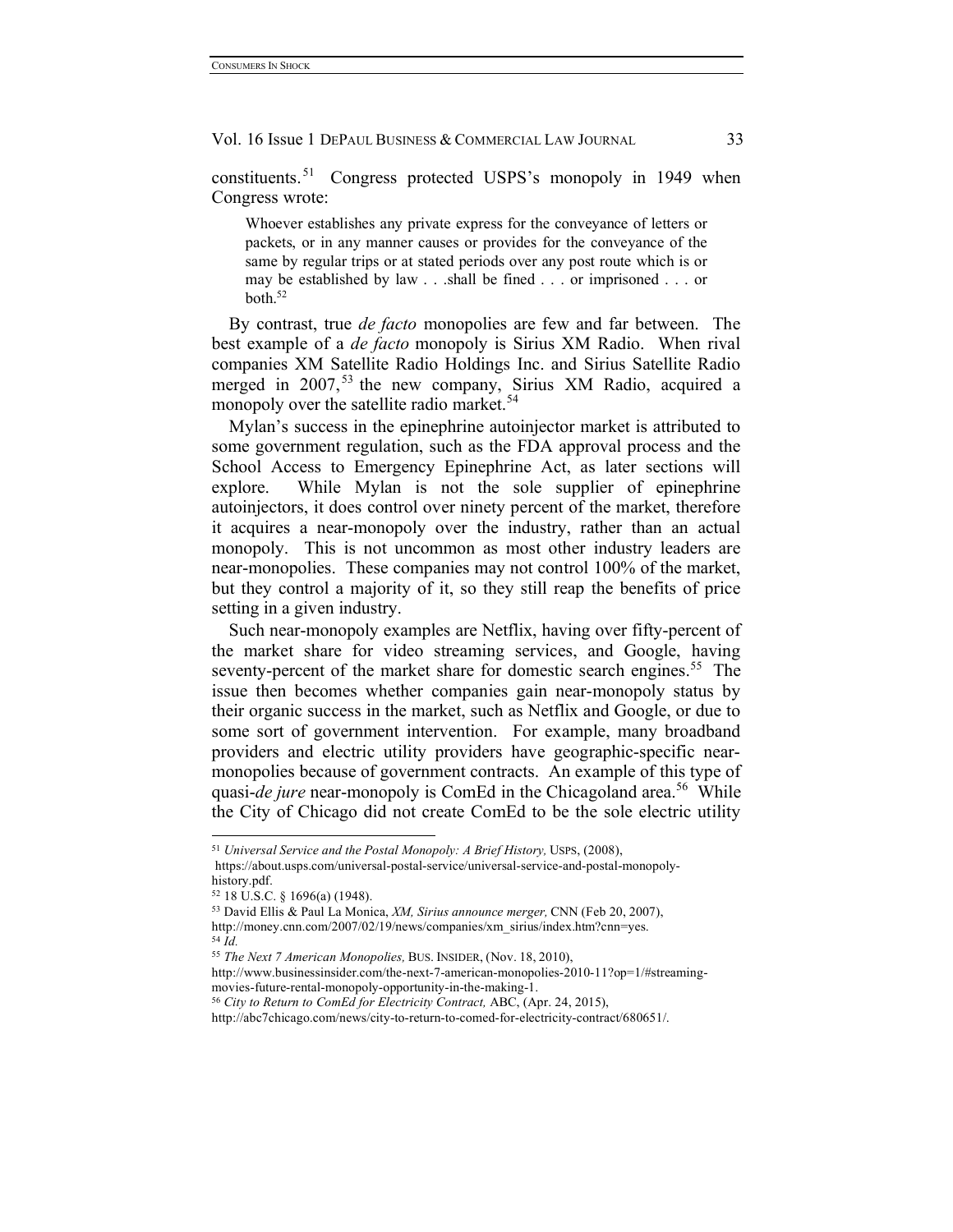provider, ComEd's contract with the city interferes with other companies' ability to infiltrate the market.<sup>57</sup> Therefore, ComEd's monopoly power in Chicago is due to government intervention rather than organic success in the electric utility market. Now that the general foundation of monopolies has been laid, a more thorough analysis of Mylan's monopoly in the epinephrine autoinjector drug market may be done.

## *C. Economic Background on Mylan's Monopoly*

Mylan recently generated much controversy involving the massive price increase of their allegedly generic brand of the epinephrine autoinjector drug, the EpiPen*.* There are two factors playing into Mylan's near-monopoly on the epinephrine autoinjector drug market. First, the School Access to Emergency Epinephrine Act ("SAEEA") enacted by Congress in 2013 requiring all elementary and secondary schools in a state to maintain a supply of FDA-approved epinephrine.<sup>58</sup> The mandated purchase of epinephrine drugs by schools and lack of ability for other drug companies to sell their epinephrine drugs essentially created a monopoly for Mylan.<sup>59</sup> This gave Mylan the ability to hike up its prices, creating a burden on consumers to attain an adequate supply of the drug they need.The second is the incredibly tedious United States Food and Drug Administration ("FDA") approval process and subsequent heavy backlog of drugs awaiting approval, which makes it nearly impossible for alternatives to the EpiPen to get approved.<sup>60</sup>

#### *1. The School Access to Emergency Epinephrine Act*

The first way Mylan achieved the ability to hike up its price of the EpiPen is through the enactment of the SAEEA. Mylan was under criticism after it was revealed that it spent \$4 million to lobby congress for the 2013 Act.<sup>61</sup> "The company's profits soared twenty-two and one

 <sup>57</sup> *Id.*

<sup>58</sup> School Access to Emergency Epinephrine Act, 113th Congress (2014), S.1503, CONGRESS, https://www.congress.gov/bill/113th-congress/senate-bill/1503.

<sup>59</sup> *Id.*

<sup>60</sup> Sydney Lupkin, *FDA Fees On Industry Haven't Fixed Delays In Generic Drug Approvals,* NPR, (Sept. 1, 2016), http://www.npr.org/sections/health-shots/2016/09/01/492235796/fda-fees-onindustry-havent-fixed-delays-in-generic-drug-approvals.

<sup>61</sup> Jacob Maslow, *EpiPen Maker Mylan Flees Overseas to Avoid Taxes After 2013 School Access to Emergency Epinephrine Act,* HUFFINGTON POST, (Aug. 31, 2016),

http://www.huffingtonpost.com/entry/epipen-maker-mylan-flees-overseas-to-avoid-taxesafter\_us\_57c2b82ae4b0b01630df8490.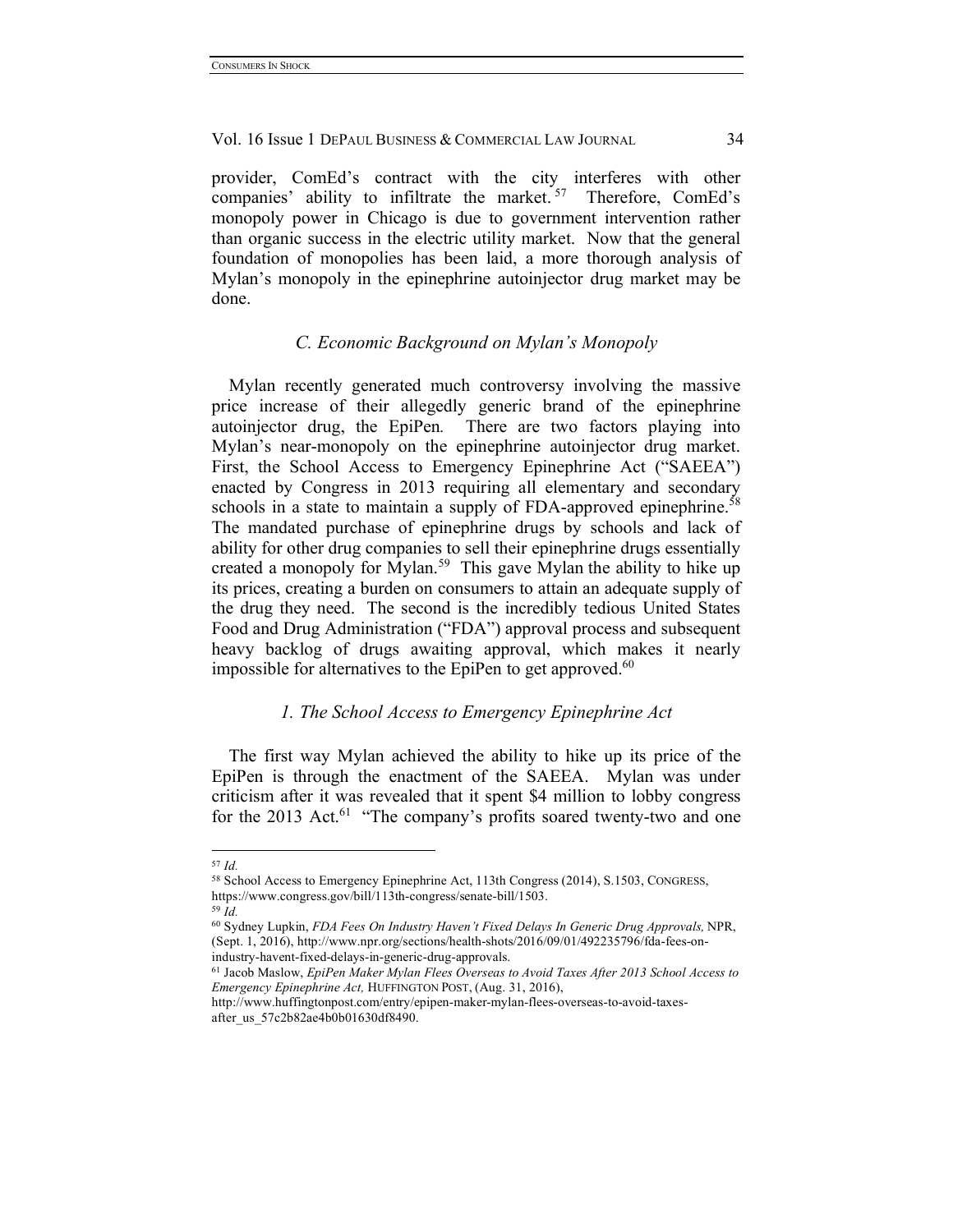half percent between 2013 and 2015."<sup>62</sup> Chief Executive Officer of Mylan, Heather Bresch, who was behind the price raise of the EpiPen in 2015 received a \$19 million salary.<sup>63</sup> Mylan was also under scrutiny because Bresch is the daughter of Democratic Senator from West Virginia Joe Manchin III, a member of the 113<sup>th</sup> Congress that passed the SAEEA.<sup>64</sup> While Mylan's efforts in lobbying for the SAEEA were suspicious, the importance of the Act is widely undisputed. Anaphylactic shock is so rapidly-onset and potentially life threatening, so the need to act quickly is very high.<sup>65</sup> Therefore, SAEEA is very important in order to ensure that schools are prepared to treat children who may go into anaphylactic shock.

Just prior to SAEEA's enactment, it was estimated that nine and onehalf percent of American children suffered from Asthma, and between four and six percent of American children were affected by food allergies; either of which can strike in an instant, and have life threatening consequences.<sup>66</sup> Congress and drug companies stepped in to address the concern for parents of children with asthma and severe food allergies (among other ailments which may trigger anaphylaxis).<sup>67</sup> In 2012, Mylan announced the *EpiPen4Schools* program, providing the drug for free.<sup>68</sup> To date, Mylan has given away more than  $700,000$  free EpiPens to schools nationwide.<sup>69</sup> After Mylan's successful lobbying efforts culminated in the passage of the SAEEA in 2013, it has not been reported that Mylan has continued to provide schools with free EpiPens.<sup>70</sup>

Mylan's lobby efforts to increase the availability of epinephrine autoinjectors in United States schools did not go unnoticed.<sup>71</sup> "Although these legislative efforts were not supposed to benefit a particular company, the brand has such a lock on the market that when President Barack Obama signed the School Access to Emergency Epinephrine Act

 <sup>62</sup> *Id.*

<sup>63</sup> *Id.*

<sup>64</sup> *Id.*

<sup>65</sup> *Death From Anaphylaxis is a Reassuringly Unusual Outcome,* AAAAI, (Dec. 13, 2013).

https://www.aaaai.org/global/latest-research-summaries/Current-JACI-Research/death-anaphylaxis. <sup>66</sup> Valerie Jarrett, *President Obama Signs New EpiPen Law To Protect Children with Asthma and Severe Allergies, And Help Their Families To Breathe Easier,* WHITE HOUSE, (Nov. 13, 2013), https://obamawhitehouse.archives.gov/blog/2013/11/13/president-obama-signs-new-epipen-lawprotect-children-asthma-and-severe-allergies-an.

<sup>67</sup> Carolyn Y. Johnson and Catherine Ho, *How Mylan, the EpiPen company, maneuvered to create a virtual monopoly,* CHI. TRIB, (Aug. 25, 2016), http://www.chicagotribune.com/business/ct-mylanepipen-monopoly-20160825-story.html.

<sup>68</sup> *Id.*

<sup>69</sup> *Id.*

<sup>70</sup> *Id.* <sup>71</sup> *Id.*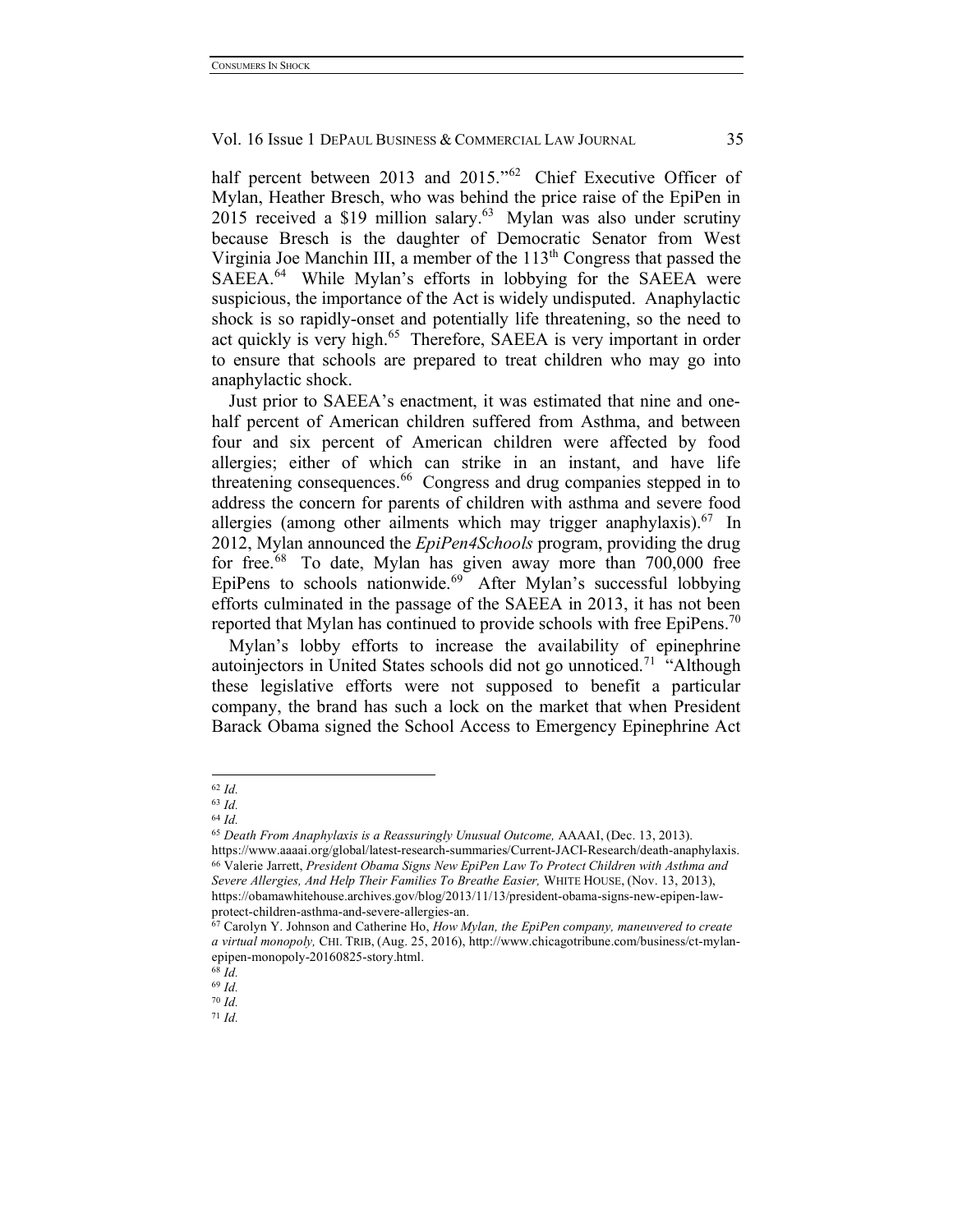in 2013, a news announcement simply called it the 'EpiPen Law,'" an article in the Chicago Tribune explained in August  $2016$ <sup>72</sup>

Democratic Senator Richard Durbin from Illinois introduced the SAEEA to the Senate on September 12, 2013.73 Officially, the Act "amends the Public Health Service Act…to give an additional preference to a state that allows self-administration of asthma and anaphylaxis medication."74 The Act:

Requires elementary and secondary schools in such a state to: (1) permit trained personnel to administer epinephrine to a student reasonably believed to be having such a reaction, (2) maintain a supply of epinephrine in a secure location that is easily accessible to trained personnel for such treatment, and (3) have in place a plan for having on the school premises during operating hours one or more designated personnel trained in administration of epinephrine.75

These "additional preferences" included financial incentives to states that enact their own mandates for schools to stock epinephrine autoinjectors.76 Many have argued that mandating a state "maintain a supply of epinephrine in a secure location that is easily accessible to trained personnel for such treatment"<sup>77</sup> was the golden ticket for Mylan, because the EpiPen was the most well-known epinephrine autoinjector available, so it was the optimal choice for schools.<sup>78</sup> If schools are required to supply a drug that must be administered by bystanders in emergency situations, it makes the most sense that they would supply a drug that the majority of children and staff are familiar with. "That was a Trojan horse," said David Maris, a Wells Fargo analyst.<sup>79</sup> "That was, 'Let's get it in schools to help people,' but it helps market EpiPen and promote it as the trusted product in schools."80

 <sup>72</sup> Carolyn Y. Johnson and Catherine Ho, *How Mylan, the EpiPen company, maneuvered to create a virtual monopoly,* CHI. TRIB, (Aug. 25, 2016), http://www.chicagotribune.com/business/ct-mylanepipen-monopoly-20160825-story.html.

<sup>73</sup> School Access to Emergency Epinephrine Act, 113th Congress (2014), S.1503, CONGRESS, https://www.congress.gov/bill/113th-congress/senate-bill/1503.

<sup>74</sup> *Id.*

<sup>75</sup> *Id.*

<sup>76</sup> Carolyn Y. Johnson and Catherine Ho, *How Mylan, the EpiPen company, maneuvered to create a virtual monopoly,* CHI. TRIB, (Aug. 25, 2016), http://www.chicagotribune.com/business/ct-mylanepipen-monopoly-20160825-story.html.

<sup>77</sup> School Access to Emergency Epinephrine Act, 113th Congress (2014), S.1503, CONGRESS, https://www.congress.gov/bill/113th-congress/senate-bill/1503.

<sup>78</sup> Carolyn Y. Johnson and Catherine Ho, *How Mylan, the EpiPen company, maneuvered to create a virtual monopoly,* CHI. TRIB, (Aug. 25, 2016), http://www.chicagotribune.com/business/ct-mylanepipen-monopoly-20160825-story.html.

<sup>79</sup> *Id.*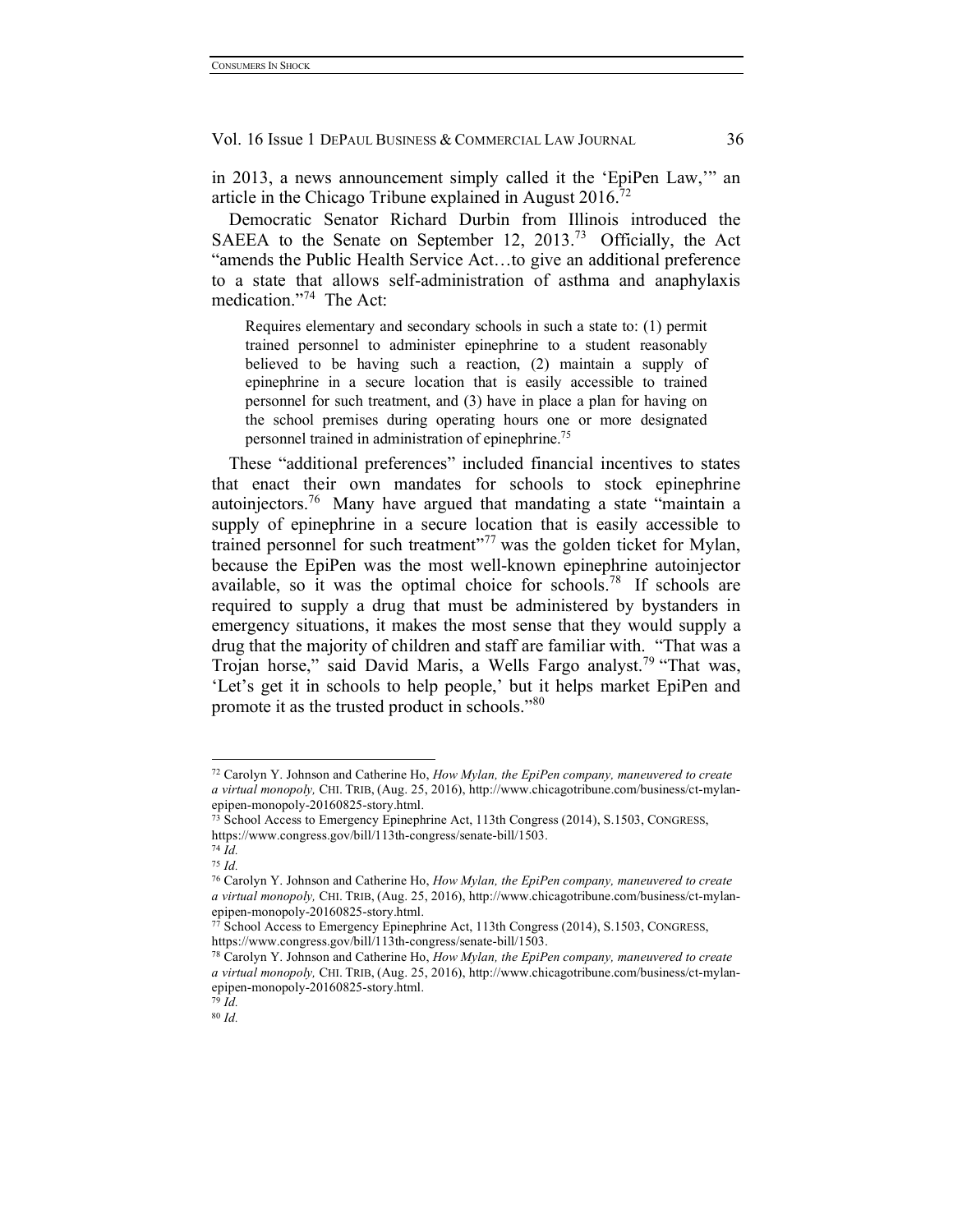R. Adams Dudley, a pulmonologist at the University of California at San Francisco said of the monopoly: "[Mylan's] most brilliant maneuver, clearly, was giving [EpiPens] away to schools and making it the thing that they could say, 'Well, the nurse knows how to use it.'"<sup>81</sup> As evidenced by their decision to use EpiPens, this logic made sense to school administrators, nurses, and parents. NBC News Senior Staff Writer Ben Popken said of the issue: "Mylan has made its crown jewel product ubiquitous…. What are the parents afraid of? Their child will be away from them, and they won't be there to use [an epinephrine autoinjector]…. If they can say the school nurse knows how to use an EpiPen; she's never seen an Adrenaclick.... It's just a fear thing."82 The combination of this government intervention, the SAEEA, along with the complex and lengthy FDA approval process has allowed Mylan to create a monopoly over the epinephrine autoinjectors.

## *2. FDA New Drug Approval Process*

There are two generally unchallenged facts that are important to clarify in order to accurately lay the foundation for a background into the FDA approval process: (1) a federally-regulated approval process is critical to ensure that patients are receiving safe drugs, and (2), because of this, American consumers benefit from having access to the safest and most advanced pharmaceutical system in the world. $83$  The main consumer watchdog for the American pharmaceutical system is the Center for Drug Evaluation and Research ("CDER"), a division of the FDA. 84 The CDER's main role is to evaluate new drugs before they can be sold, in order to prevent quackery and ensure that doctors and patients are provided with the necessary information they need to use medicines wisely.<sup>85</sup>

When a new drug wants to enter the market in the United States, the first step is to test the drug to prove that it is safe and effective for its intended use.<sup>86</sup> In order to do so, the CDER assembles an independent and unbiased team of physicians, statisticians, chemists, pharmacologists, and other scientists to review the company's data and proposed

 <sup>81</sup> *Id.*

<sup>82</sup> Ben Popken, *Lawmakers Accuse Mylan CEO of 'Rope-a-Doping' on EpiPen Prices,* NBC NEWS, (Sept. 21, 2016), http://www.nbcnews.com/business/consumer/lawmakers-grill-mylan-ceo-fdaepipen-price-hike-n651201.

<sup>83</sup> *Development & Approval Process (Drugs),* FDA, (Jan. 29, 2016),

http://www.fda.gov/Drugs/DevelopmentApprovalProcess/.

<sup>84</sup> *Id.*

<sup>85</sup> *Id.*

<sup>86</sup> *Id.*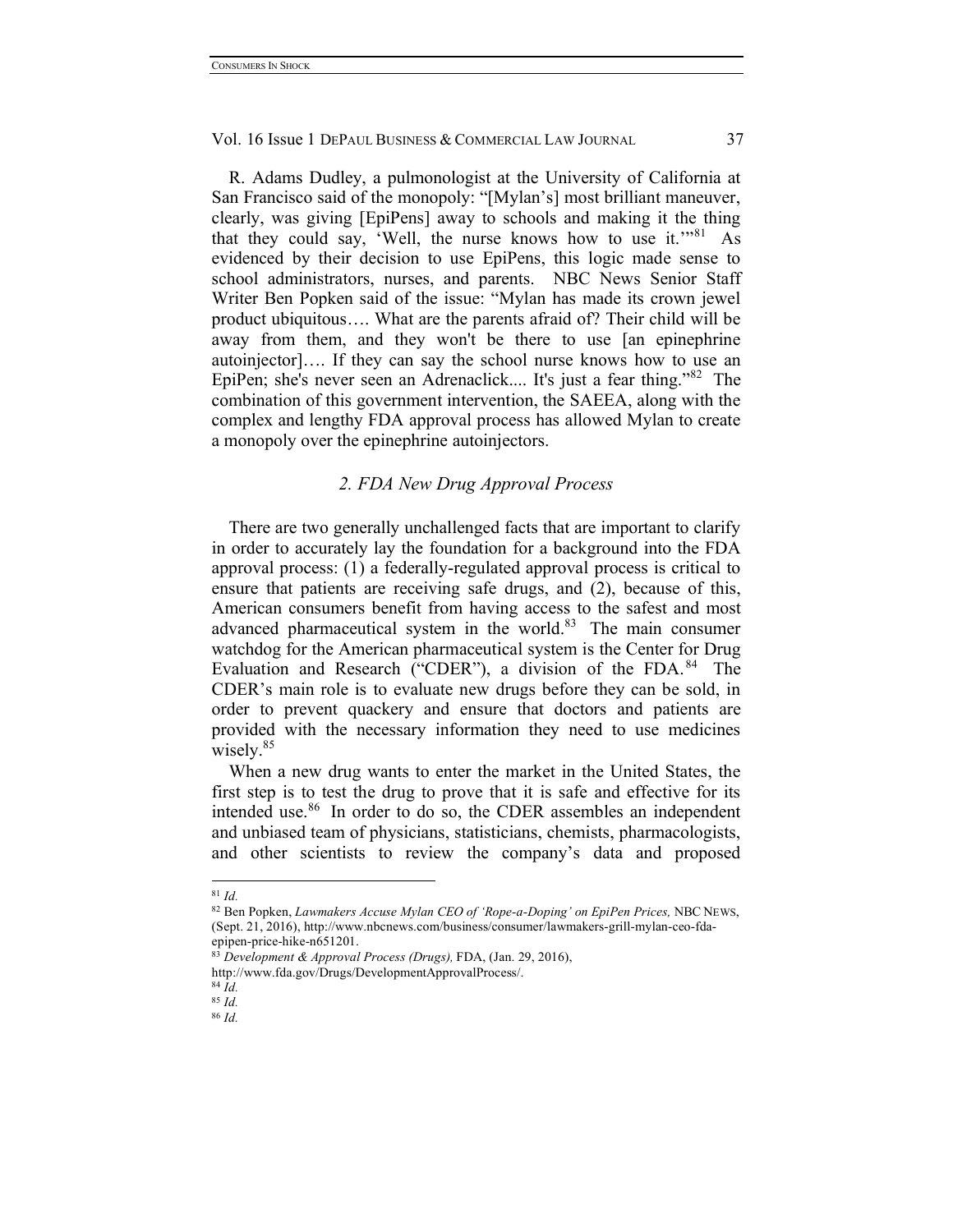labeling. $87$  This CDER team does not actually test the drug itself; rather, it conducts research in the areas of quality, safety, and effectiveness standards to determine if the drug's health benefits outweigh its known risks.<sup>88</sup>

Once the drug's quality, safety, and effectiveness standards have been established, the burden shifts to the drug company, or a sponsor, to perform laboratory and animal tests in order to determine the likelihood that it will be safe and effective in humans.<sup>89</sup> From there, the company can begin to test the drug on humans to determine whether it is safe when used to treat a disease and whether it provides a real health benefit.<sup>90</sup> The need for an agency to regulate the drugs available in the American market to consumers is paramount in order to ensure that Americans are not unknowingly consuming harmful drugs.

## *i. Generic Drug Approval Process*

Many new drugs are frequently under patent protection during development, and oftentimes throughout the approval process.<sup>91</sup> This patent protects the company or sponsor's investment in the drug's development by giving them the sole right to sell the drug while the patent is in effect.<sup>92</sup> A patent usually guarantees market exclusivity for a  $\frac{1}{2}$  drug for twenty years.  $\frac{93}{2}$  Additionally, this also incentivizes companies to undergo expensive research and design costs since they are likely to recoup the cost through utilizing their patents.<sup>94</sup> In an article on patent protection strategies and market exclusivity in the pharmaceutical industry, leading scholars found that "skyrocketing research costs have resulted in an increased dependence on market exclusivity as a means of maintaining growth and profitability."95 Without a patent system, such as the one the United States currently employs, it is likely many companies would steal the formulas of newly-approved drugs and manufacture and sell them at a much lower cost. This would create a risk for a black market, the sale of unapproved drugs, and the overall safety of the drugs

<sup>89</sup> *Id.* <sup>90</sup> *Id.*

 <sup>87</sup> *Id.*

<sup>88</sup>*Development & Approval Process (Drugs),* FDA, (Jan. 29, 2016),

http://www.fda.gov/Drugs/DevelopmentApprovalProcess/.

<sup>91</sup> *Id.*

<sup>92</sup> *Id.*

<sup>93</sup> Himanshu Gupta, Suresh Kumar, Saroj Kumar Roy, R.S. Gaud, *Patent Protection Strategies,* J. PHARM. BIOALLIED SCI., (Mar. 2010), https://www.ncbi.nlm.nih.gov/pmc/articles/PMC3146086/. <sup>94</sup> *Id.*

<sup>95</sup> *Id.*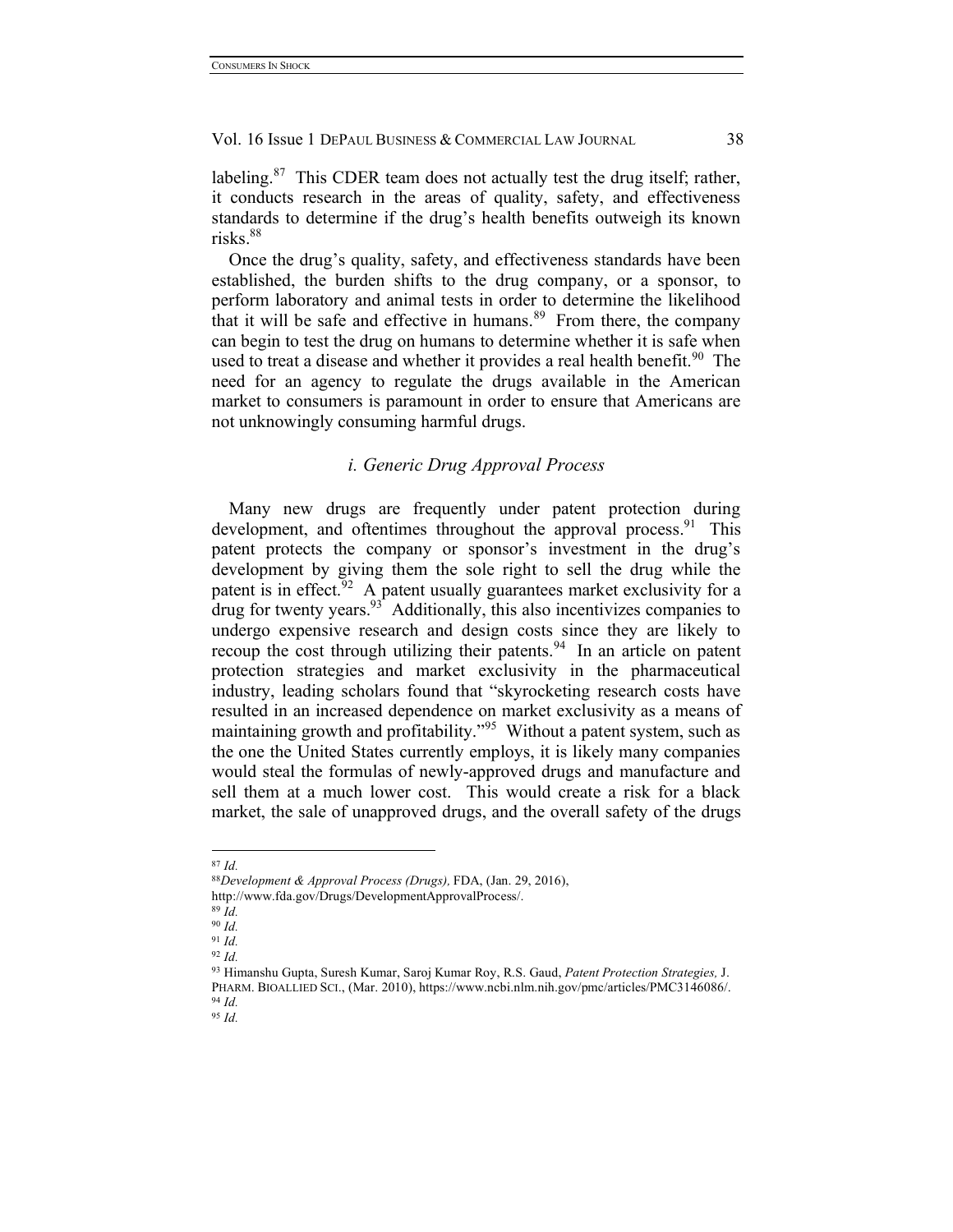consumers are able to purchase. That is why once the patent, or some other period of exclusivity, on a brand-name drug expires, manufacturers can then apply to the FDA to sell generic versions of the drug.<sup>96</sup> The purpose of generic drugs is to provide a safe, effective, low-cost alternative to American consumers.  $\delta^7$  A generic drug is comparable to an "innovator" or "brand-name" drug in dosage form, strength, administration, quality, performance characteristics, and intended use.<sup>98</sup>

When generic drug manufacturers apply for FDA approval, their applications are considered "abbreviated" because they are generally not required to include laboratory, animal, and clinical data to establish safety and effectiveness.<sup>99</sup> Instead, generic drug applicants must scientifically demonstrate that their drug is bioequivalent, or performs in the same manner as the brand-name drug.<sup>100</sup> As of February 27, 2017, the FDA held that one way scientists can determine bioequivalence is by measuring the time it takes the generic drug to reach the bloodstream in twenty-four to thirty-six healthy volunteers.<sup>101</sup> The generic drug must deliver the same amount of active ingredients into a patient's bloodstream in the same amount of the time as the brand-name drug in order to be approved.<sup>102</sup> Due to these very stringent requirements, as of July 1, 2016, the FDA had 4,036 generic drug applications awaiting approval and the median time for the FDA to approve a generic drug is forty-seven months.<sup>103</sup> As of 2011, more than seventy percent of prescriptions filled in the United States were for generic drugs.<sup>104</sup> By comparison, the European Medicines Agency (Europe's version of the FDA) has just twenty-four generic drugs waiting approval.<sup>105</sup>

The extreme backlog of drugs waiting FDA approval is not by chance, however. Many companies have been trying to create a generic brand of

<sup>102</sup> *Id.*

 <sup>96</sup> *Id.*

<sup>97</sup> *Abbreviated New Drug Application (ANDA): Generics,* FDA, (Feb. 27, 2017),

http://www.fda.gov/Drugs/DevelopmentApprovalProcess/HowDrugsareDevelopedandApproved/A pprovalApplications/AbbreviatedNewDrugApplicationANDAGenerics/default.htm. <sup>98</sup> *Id.*

<sup>99</sup> *Id.*

<sup>100</sup> *Id.*

<sup>101</sup> *Id.*

<sup>103</sup> Sydney Lupkin, *FDA Fees On Industry Haven't Fixed Delays In Generic Drug Approvals,* NPR, (Sept. 1, 2016), http://www.npr.org/sections/health-shots/2016/09/01/492235796/fda-fees-onindustry-havent-fixed-delays-in-generic-drug-approvals.

<sup>104</sup> Bill Mears, *High Court Sides With Generic Drug Makers in Narrow Ruling,* CNN, (June 23, 2011), http://www.cnn.com/2011/HEALTH/06/23/scotus.generic.drugs/.

<sup>105</sup> Sydney Lupkin, *FDA Fees On Industry Haven't Fixed Delays In Generic Drug Approvals,* NPR (Sept. 1, 2016), http://www.npr.org/sections/health-shots/2016/09/01/492235796/fda-fees-onindustry-havent-fixed-delays-in-generic-drug-approvals.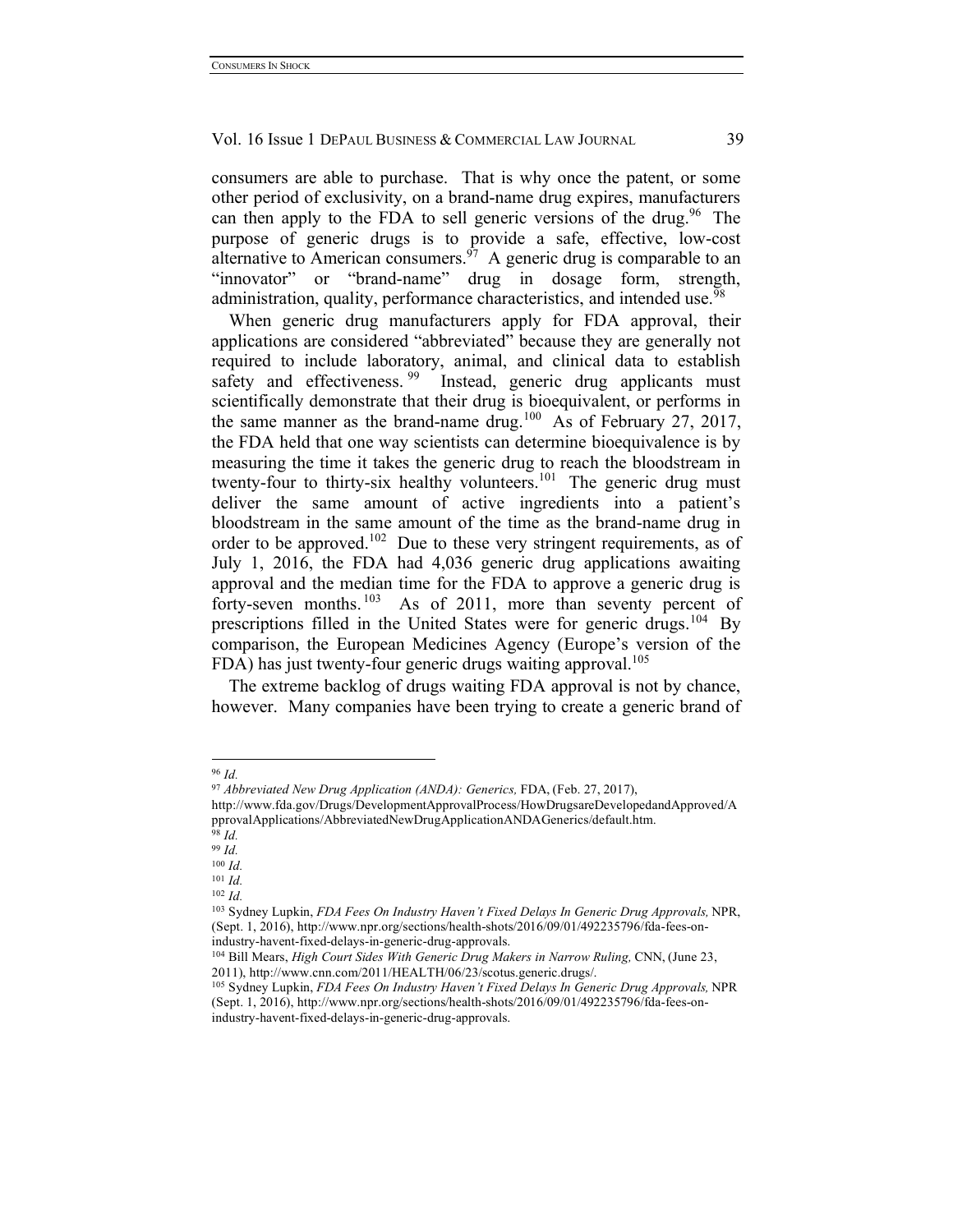epinephrine auto-injectors at a lower price than EpiPen.<sup>106</sup> In March 2016, generics giant Teva Pharmaceuticals' generic version of EpiPen was rejected by the FDA and that its launch would be significantly delayed. <sup>107</sup> Adamis Pharmaceuticals Corporation proposed an Adamis Pharmaceuticals Corporation proposed an alternative to the EpiPen, an epinephrine injection Pre-filled Single Dose Syringe ("PFS") product, whose approval was delayed by the FDA in June of 2016.<sup>108</sup> Mylan too has expressed a desire to manufacture a generic version of the EpiPen.<sup>109</sup> Mylan has said it will offer a \$300 generic version at some point in 2017, however, because Mylan also makes the brand-name product, it won't have to wait in line behind other pending generics. $110$ 

## *ii. Generic v. Brand-Name Drug Labeling Issues*

In 2011 the Supreme Court of the United States of America ruled that generic drug makers could not be held liable for failing to warn patients about the risks of their products because the companies had no control over what the warning labels said.<sup>111</sup> In the 2011 case *PLIVA v. Mensing*, two similar cases from lower courts were consolidated.<sup>112</sup> Both cases involved consumers who brought suit against generic drug manufacturers, alleging their long-term use metoclopramide (a drug used to treat heartburn) caused them to develop tardive dyskinesia (involuntary movements of the tongue, lips, face, trunk, and extremities).<sup>113</sup> The plaintiffs argued brand-name drug makers have a responsibility to change a label whenever they discover new important information about a drug, and generic manufacturers are required to follow suit.<sup>114</sup> However, in delivering the opinion of the court, Justice Thomas wrote, "it is beyond dispute that the federal…regulations that apply to brand-name drugs…are meaningfully different than those that

response-letter-from-fda-for-its-epinephrine-pre-filled-syringe-nda.html.

 <sup>106</sup> Yaacov Benmeleh, *Mylan's EpiPen Boosted as FDA Sees Holes in Teva Application,* BLOOMBERG (Mar. 1, 2016), https://www.bloomberg.com/news/articles/2016-03-01/mylan-sepipen-gets-boost-as-fda-spots-holes-in-teva-application?cmpid=yhoo.headline. <sup>107</sup> *Id*.

<sup>108</sup> Mark Flather & Mark Gundy, *Adamis Pharmaceuticals Receives Complete Response Letter From FDA For Its Epinephrine Pre-Filled Syringe NDA,* CNBC (Jun. 6, 2016), https://www.cnbc.com/2016/06/06/globe-newswire-adamis-pharmaceuticals-receives-complete-

<sup>109</sup> Sydney Lupkin, *FDA Fees On Industry Haven't Fixed Delays In Generic Drug Approvals,* NPR, (Sept. 1, 2016), http://www.npr.org/sections/health-shots/2016/09/01/492235796/fda-fees-onindustry-havent-fixed-delays-in-generic-drug-approvals.

<sup>110</sup> *Id.*

<sup>111</sup> PLIVA, Inc. v. Mensing, 564 U.S. 604 (2011).

<sup>112</sup> *Id.* at 610.

<sup>113</sup> *Id.*

<sup>114</sup> *Id.* at 614.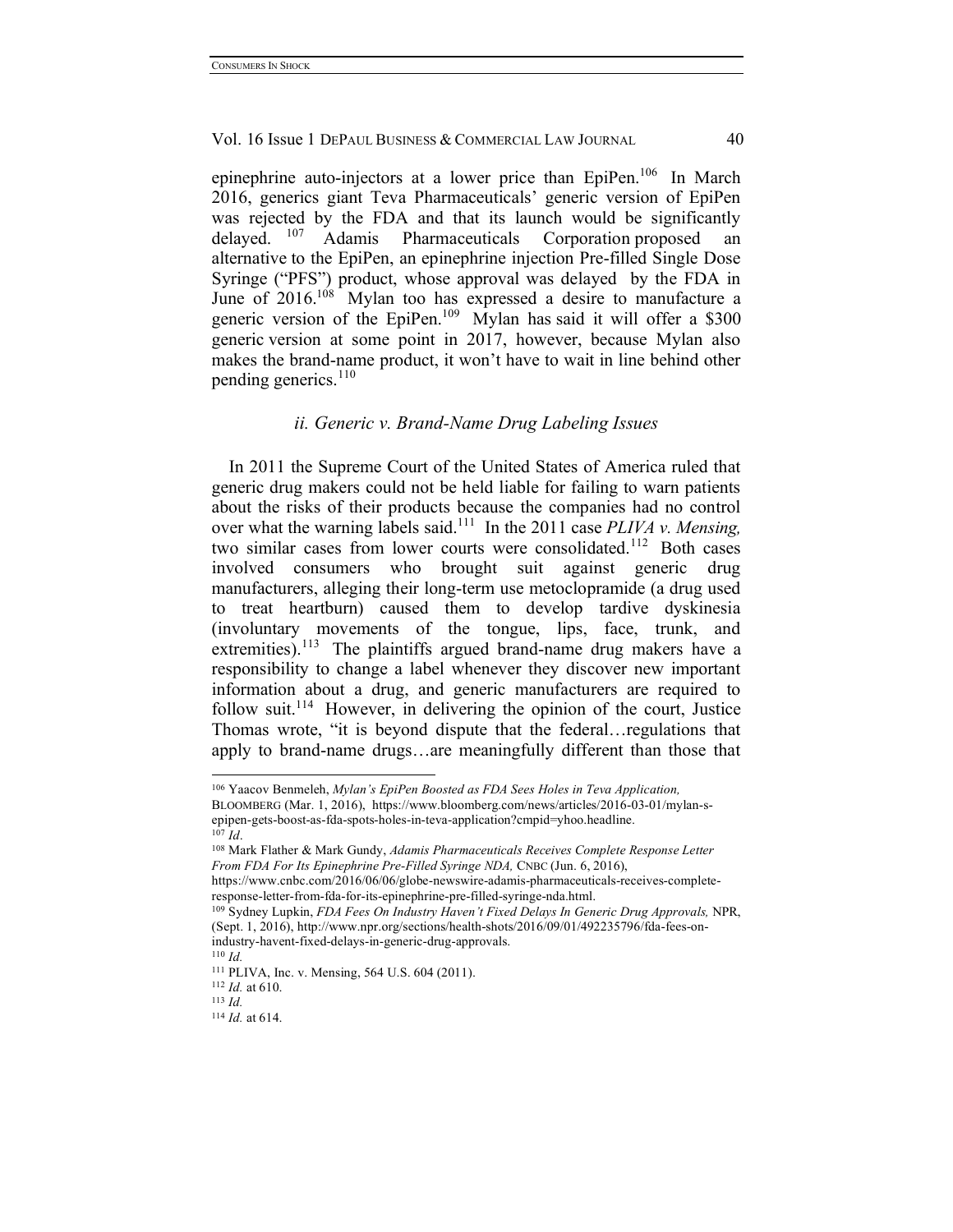apply to generic drug[s]…. [I]t is the special…regulation of generic drugs that allowed the generic drug market to expand, bringing more drugs more quickly and cheaply to the public."<sup>115</sup> This 2011 decision split along ideological lines and has been highly scrutinized and praised by various parties.<sup>116</sup> Proponents of the ruling appreciate the tradition of limiting the barriers generic drug manufacturers must pass through in order to bring more drugs quickly and cheaply to the market to service the needs of those consumers who cannot wait and cannot afford brandname drugs.<sup>117</sup> Opponents of the ruling argue it increases the risk of harm to consumers due to inadequate warnings on generic drugs.<sup>118</sup>

In an op-ed piece for Fox News Health, Dr. Jennifer Brokaw, a practicing emergency physician for over fifteen years and founder of C2it*,* wrote about how she once inadvertently used a generic brand of an epinephrine drug that she was unfamiliar with. $119$  When she injected the drug she gave the patient ten times the amount of epinephrine than she had intended to because she assumed the generic brand was diluted, and it was not.<sup>120</sup> This creates an issue as to whose negligent action caused the graver harm: the generic drug's lack of labeling warning users that it is not diluted, or the doctor's failure to check?

This "labeling" issue is directly related to children's use of epinephrine autoinjector drugs. Many children with serious allergies are taught to use the EpiPen, and are often given prescriptions strictly for the use of EpiPens, and not a generic or substitute brand, because they know how to use EpiPens should they ever go into anaphylactic shock.<sup>121</sup> Proponents of policies such as this argue limiting children's use of epinephrine autoinjectors to the EpiPen will limit a child's risk for using the drug the wrong way.<sup>122</sup> Opponents of these policies argue this increases the

 <sup>115</sup> *Id.* at 626.

<sup>116</sup> Bills Mears, *High Court sides with generic drug makers in narrow ruling,* CNN (June 23, 2011), http://www.cnn.com/2011/HEALTH/06/23/scotus.generic.drugs/.

<sup>117</sup> *Id.*

<sup>118</sup> *Id.*

<sup>&</sup>lt;sup>119</sup> Jennifer Brokaw, *Cheap EpiPen alternative risks patients' lives. I've seen it myself, FOX NEWS* (Oct. 5, 2016), http://www.foxnews.com/health/2016/10/05/cheap-epipen-alternative-risks-patientslives-ve-seen-it-myself.html.

<sup>120</sup> *Id*.

<sup>121</sup> Gillian Mohney and Dr. Kavita Vakharia, *EpiPen Users Have Few Options for Generic or Alternate Drugs,* ABC NEWS (Aug. 26, 2016), http://abcnews.go.com/Health/epipen-users-optionsgeneric-alternate-drugs/story?id=41667390.

<sup>122</sup>Charles E. Grassley et. al., *United States Senate Letter,* SENATE (Aug. 24, 2016),

http://www.grassley.senate.gov/sites/default/files/constituents/upload/2016-08-

<sup>24%20</sup>CEG%20PJ%20AK%20RB%20RJ%20to%20FDA%20%28Mylan%20EpiPen%29\_Redacte d.pdf.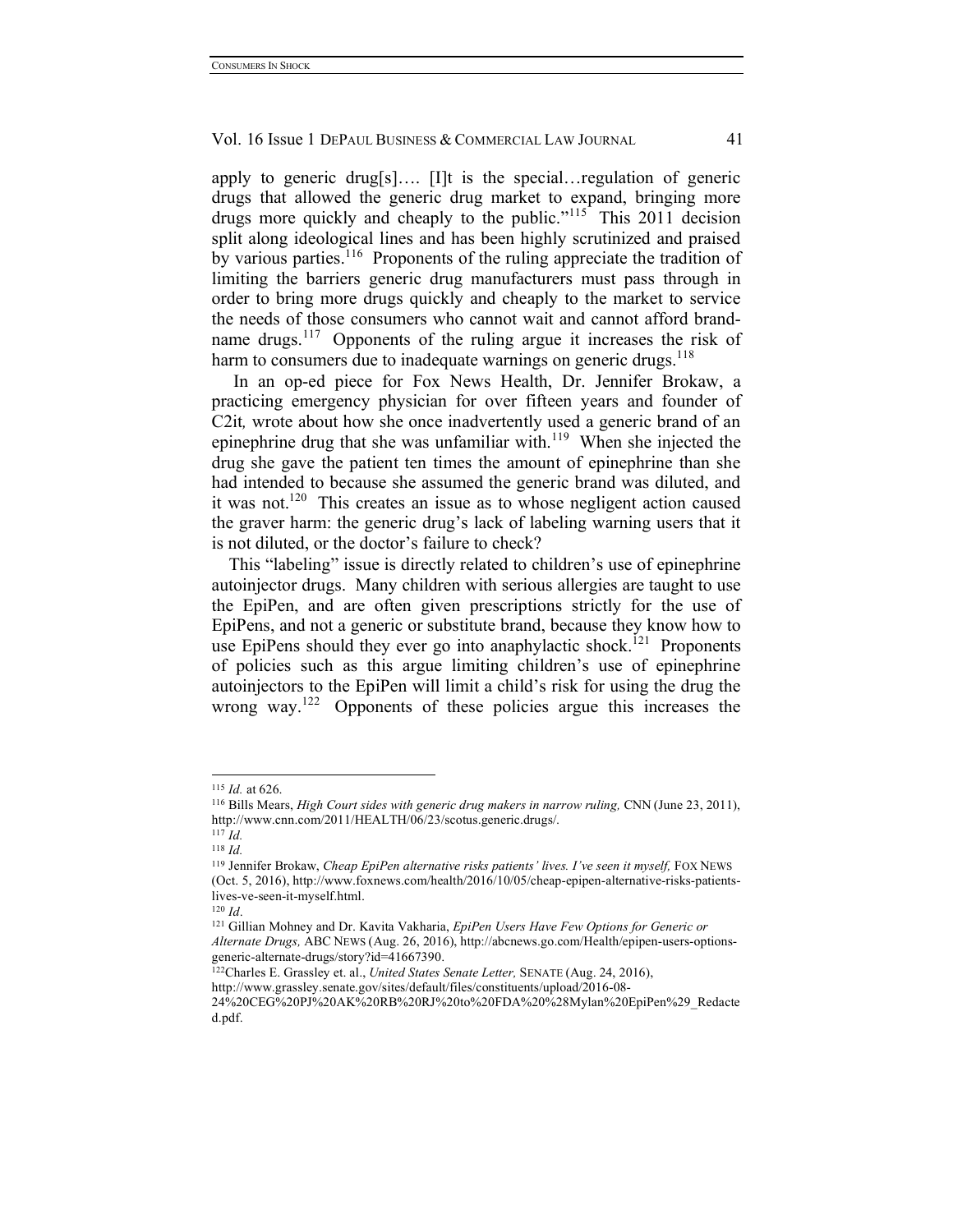demand for, and thus the price of, EpiPens, making it unaffordable to many consumers.<sup>123</sup>

As previously mentioned, the concern for the lack of generic competition in the epinephrine autoinjector market encompasses bipartisan support. Five United States Senators, Richard Blumenthal (D-CT), Charles Grassley (R-IA), Rob Johnson (R-WI), Amy Klobuchar (D-MN), and Patrick Leahy (D-VT), wrote to the FDA on August 24, 2016, inquiring as to why generic versions of the EpiPen had been subjected to additional questioning by the FDA and had not yet been approved.<sup>124</sup> This only furthers the contention that the current system is broken. The incredible backlog (of both generic and brand-name) drugs awaiting FDA approval has increased both the risks and prices for consumers.

The combination of these two government regulations – the FDA approval process and SAEEA – created an enormous problem for the very consumers these regulations intended to protect. By mandating that all schools purchase FDA-approved epinephrine drugs, and by creating an invasive and complex approval process for epinephrine drugs, the government has essentially allowed Mylan to obtain a monopoly over the drug. This has enabled Mylan to skyrocket its prices making the lifesaving drug very unaffordable.

## *D. Legal Background on Generic Drug Alternatives*

While Mylan, epinephrine autoinjector drugs, and generic drug alternatives have been the subject of much litigation in the United States legal system, this Note will focus on the 2014 United States District Court case *JHP Pharmaceuticals v. Hospira.*125 However, it is first imperative to understand the nature of recent case law before *JHP,* in respect to the changes to healthcare law after the Obama administration.

On March 23, 2010, President Barack Obama signed into law the Patient Protection and Affordable Care Act ("ACA"), which included an approximately 900-page law relating to sweeping modifications to the health care system as a whole.<sup>126</sup> The law's numerous provisions also brought important changes to particular aspects of the highly regulated

 <sup>123</sup> *Senators Ask FDA to Account for Any Alternatives to the EpiPen Amid Product Cost Increases,*  SENATE (Aug. 24, 2016), http://www.grassley.senate.gov/news/news-releases/senators-ask-fdaaccount-any-alternatives-epipen-amid-product-cost-increases (last visited Apr. 9, 2017). <sup>124</sup> Grassley, *supra* note 122.

<sup>125</sup> *JHP Pharmaceuticals v. Hospira*, 52 F.Supp.3d 992 (C.D. Cal. 2014).

<sup>126</sup> Carolyne R. Hathaway, John R. Manthei, and Elizabeth D. Meltzer, *A Brave New World: The U.S. Food and Drug Administration's Newfound Authority for Regulation of Follow-on Biologics,* 3 BLOOMBERG FIN. L.P. 5, (2010), https://www.lw.com/thoughtLeadership/fda-new-authorityover-follow-on-biologics.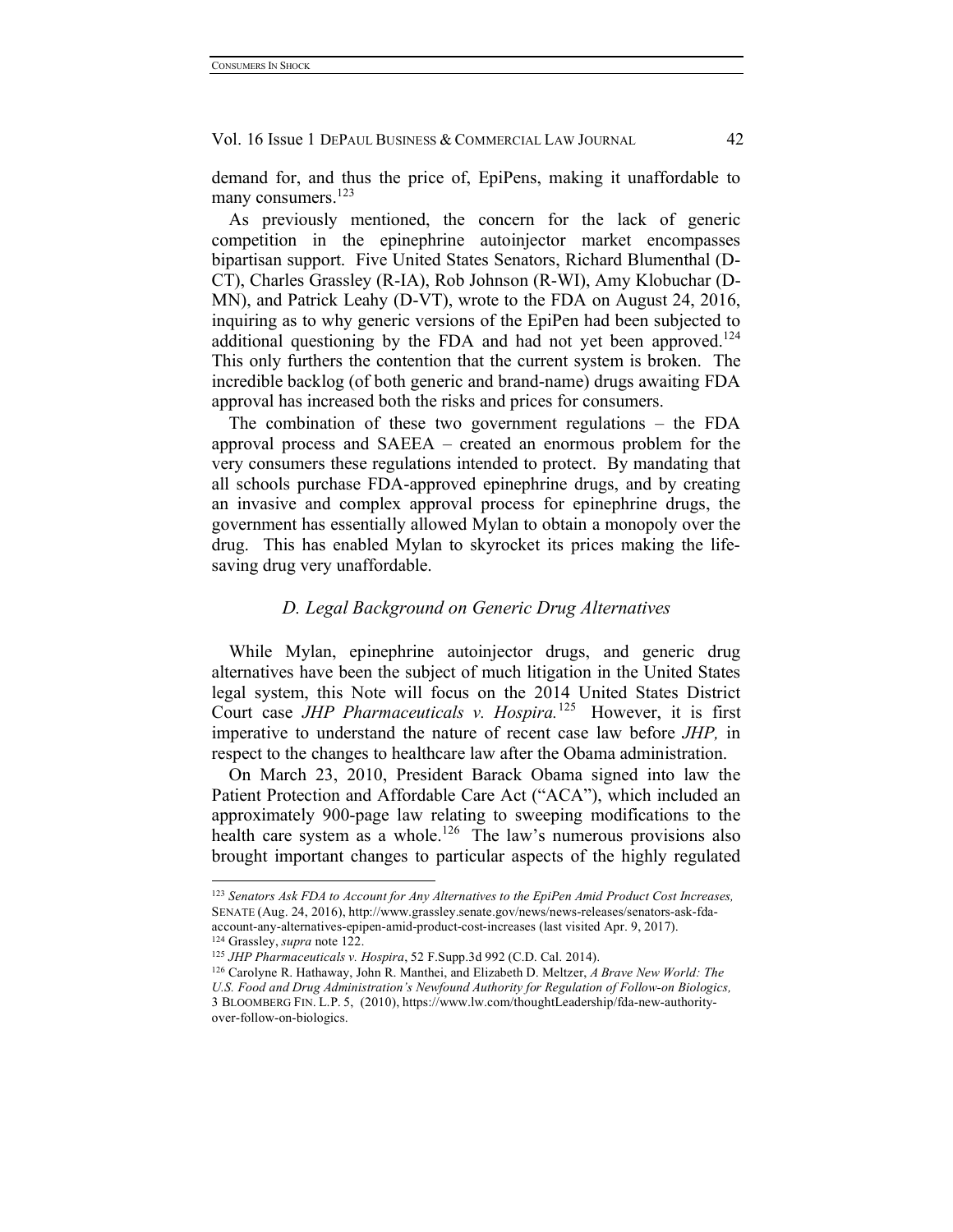pharmaceuticals industry, specifically impacting the world of brand and generic drug products.<sup>127</sup> The Biologics Price Competition and The Biologics Price Competition and Innovation Act of 2009 ("BPCIA") within the ACA was meant to rearrange the landscape for biologic product innovators and companies seeking to market follow-on biologic products.<sup>128</sup> BPCIA attempts to balance the interests of innovators in recouping their large investment in research, testing, and regulatory approval of innovative biologic products, with the public's interest in faster market entry and reduced prices for competing follow-on biologics. BPCIA created a new regulatory pathway, by which the FDA could approve a biologic product as "biosimilar to" a "reference product" <sup>129</sup> that was itself approved under the full, traditional pathway under the  $FDA$ . <sup>130</sup> Through this new pathway, Congress established procedures to control and streamline patent litigation between the biosimilar applicant and the reference product, triggered by the filing of an application under the new abbreviated pathway.

On May 5, 2015, Amgen, Inc. ("Amgen") filed an emergency motion for an injunction to prevent Sandoz, Inc. ("Sandoz") from marketing, selling, or importing into the United States ZARXIO®, its biosimilar product.131 The Northern District of California then issued a panel opinion on July 21, 2015.<sup>132</sup> The parties each filed petitions for en banc review of aspects of that opinion.<sup>133</sup> In its opinion, the Federal Circuit extended the injunction through September 2,  $2015^{134}$  On October 15, 2015 Amgen officially filed suit against Sandoz for the requested injunction.135 The case involved the first and only approved biosimilar product, Sandoz's drug called Zarxio (a filgrastim product that helps the body make white blood cells after receiving cancer treatments), which referenced Amgen's filgrastim drug called Neupogen in order to be approved.136 The Northern District of California ruled that BPCIA's

<sup>136</sup> *Id.*

 <sup>127</sup> *Id.*

<sup>128</sup> *Id.*

<sup>129</sup> The Patient Protection and Affordable Care Act, Pub. L. No. 111-148, §§ 3139(a)(1)(iii)(C), 124 Stat. 119, 804-21 (2010).

<sup>130</sup> Regulation of Biological Products, 42 U.S.C. § 262(k) (2011).

<sup>131</sup> Amgen Inc. v. Sandoz Inc*.*, No. 2015-1499 (N.D. Cal. May 5, 2015) (order granting injunction pending appeal).

<sup>132</sup> Amgen Inc. v. Sandoz Inc., 794 F.3d 1347 (N.D. Cal. 2015).

<sup>133</sup> *Id.*

<sup>134</sup> *Id*. at 1362.

<sup>135</sup> Amgen Inc. v. Sandoz Inc*.,* 2015 WL 10460059 (N.D. Cal.) (Trial Pleading), No. 3:14-cv-04741-RS, (Oct. 15, 2015).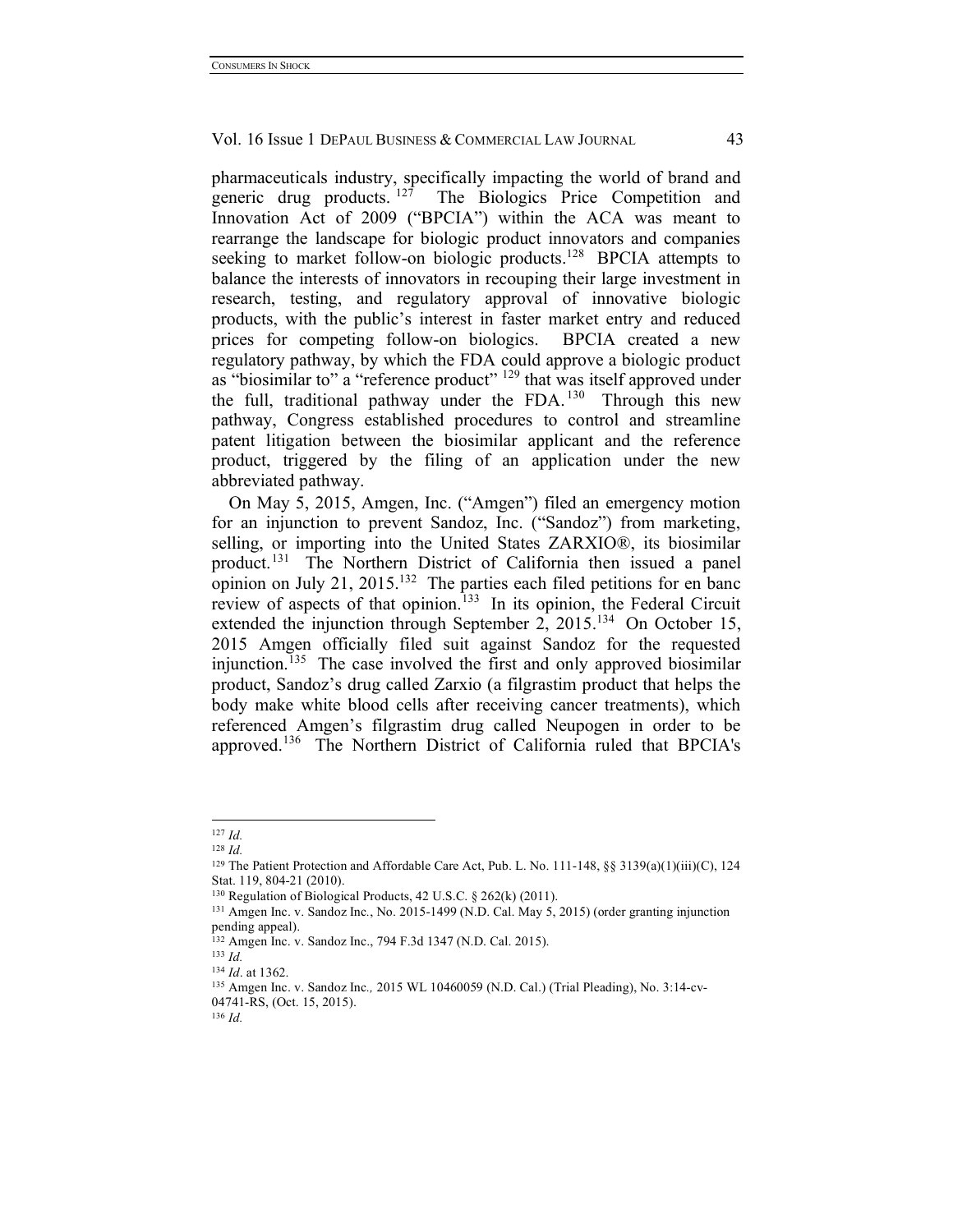notice of commercial marketing provision is mandatory and can only be given after FDA licensure of a biosimilar.<sup>137</sup>

On March 21, 2016, Amgen filed a brief opposing Sandoz's request that the Supreme Court overturn the Northern District of California's ruling that BPCIA's notice of commercial marketing provision is mandatory and can only be given after FDA licensure of a biosimilar product.<sup>138</sup> Amgen filed a certiorari cross-petition asking that should the Court decide to review the commercial marketing ruling, it should also review and overturn the Northern District of California's ruling that the patent dance information exchange procedures of the BPCIA are optional. $^{139}$ 

This legal background sets the stage for the other factors that were going on with the law and healthcare industry in general regarding the many changes that occurred during the Obama administration. The ACA, BPCIA, and case law filed during these administrative changes are important to note when analyzing the *JHP Pharmaceuticals* opinion.

## III. *JHP PHARMACEUTICALS V. HOSPIRA* OPINION

In *JHP Pharmaceuticals v. Hospira,* <sup>140</sup> Plaintiff JHP Pharmaceuticals, LLC ("JHP"), manufacturer of epinephrine injectable products, brought suit against Defendants Hospira, Inc. and American Regent, Inc. ("Hospira"), a competitor alleging misleading labeling. As previously discussed, labeling is critical to the manufacturing and selling of drugs. This is because companies sacrifice a much greater cost to obtain "brand-name" drug status as opposed to "generic" drug status, which is reflected in the price companies can sell their products at. Therefore, as this section will discuss, the *JHP* opinion further complicates Mylan's monopoly over the epinephrine autoinjector market.

 <sup>137</sup> James C. Shehan, *Amgen Asks the Supreme Court to Reject Challenge to Ruling that Notice of Commercial Marketing is Mandatory, But Asks for Review of Patent Dance Ruling Just in Casei,*  FDA L. BLOG, (Mar. 28, 2016),

http://www.fdalawblog.net/fda\_law\_blog\_hyman\_phelps/2016/03/amgen-asks-the-supreme-courtto-reject-challenge-to-ruling-that-notice-of-commercial-marketing-is-mandatory-but-asks-forrev.html.

<sup>138</sup> *Id.*

<sup>139</sup> *Id.*

<sup>140</sup> JHP Pharmaceuticals v. Hospira, 52 F.Supp.3d 992 (C.D. Cal. 2014).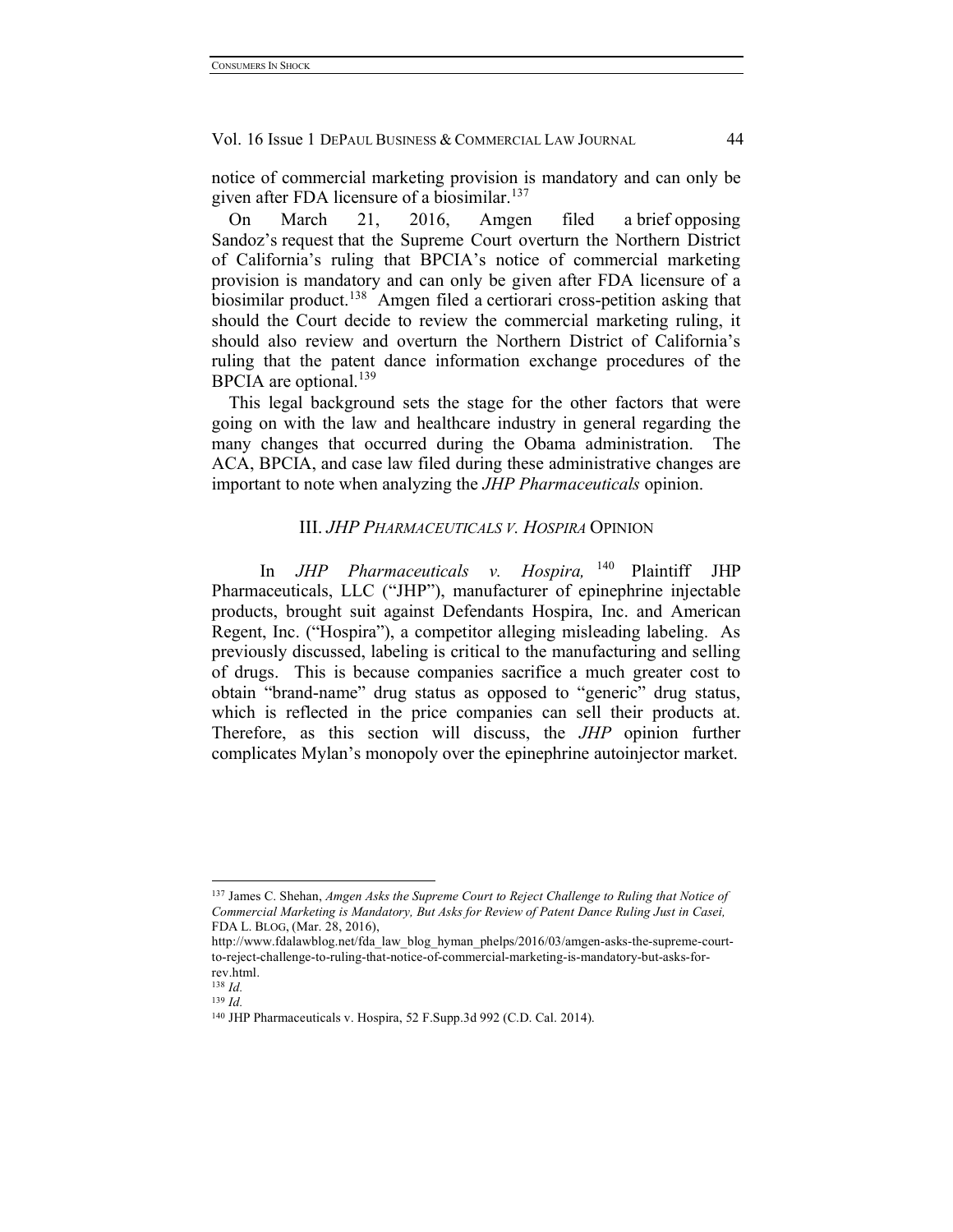#### *A. Facts of the Case*

JHP submitted a New Drug Application ("NDA") for its one-milliliter and thirty-milliliter injectable epinephrine products to the FDA under the brand name "Adrenalin."141 On December 7, 2012, the FDA granted JHP approval to market and sell the one-milliliter version of Adrenalin.<sup>142</sup> JHP alleged that it invested millions of dollars in complying with the FDA approval process.<sup>143</sup> JHP also alleged, and Hospira did not dispute, that Hospira was engaged in the business of selling injectable epinephrine products, which were not FDA-approved. 144 The bulk of JHP's complaint alleged that Hospira misled the public in four different ways: (1) by representing that their products were FDA-approved when they were not, (2) by advertising their products as "safe" and "effective," (3) by misleading as to the legality of their products, and (4) by misleading the public into thinking that JHP's product is more dangerous than the generic brands.<sup>145</sup> JHP asserted the claims against Hospira for each of the aforementioned reasons as in violation of the Lanham Act,  $^{146}$  which forbids false or misleading advertising.<sup>147</sup>

## *B. Court's Holding*

The United Stated District Court held JHP's claim that the competitor's packaging was misleading by saying their non-FDA approved injectable epinephrine products were safer than the JHP's product was not viable. The court wrote:

[JHP's] fundamental argument with regard to FDA approval is that it is a sort of 'Good Housekeeping Seal' for pharmaceuticals: it is the government's imprimatur on a product, indicating quality, safety, and desirability. Although some drugs may be lawfully sold without FDA approval, if a product has been approved, consumers may take some assurance that it has been properly tested and meets the agency's minimum quality standards. This makes an FDA-approved product a more attractive product, whether at the wholesale, retail, or end user level. But it can also be expensive to get approval for a drug, so a company that chooses to invest in getting approval may operate at a competitive disadvantage if other companies can falsely represent to the

 <sup>141</sup> *Id*. at 996

<sup>142</sup> *Id.*

<sup>143</sup> *Id.* <sup>144</sup> *Id.*

<sup>145</sup> *Id.* at 996-7.

<sup>146</sup> 15 U.S.C. § 1125(a)(1).

<sup>147</sup> JHP Pharmaceuticals v. Hospira, 52 F.Supp.3d 992, 997 (C.D. Cal. 2014).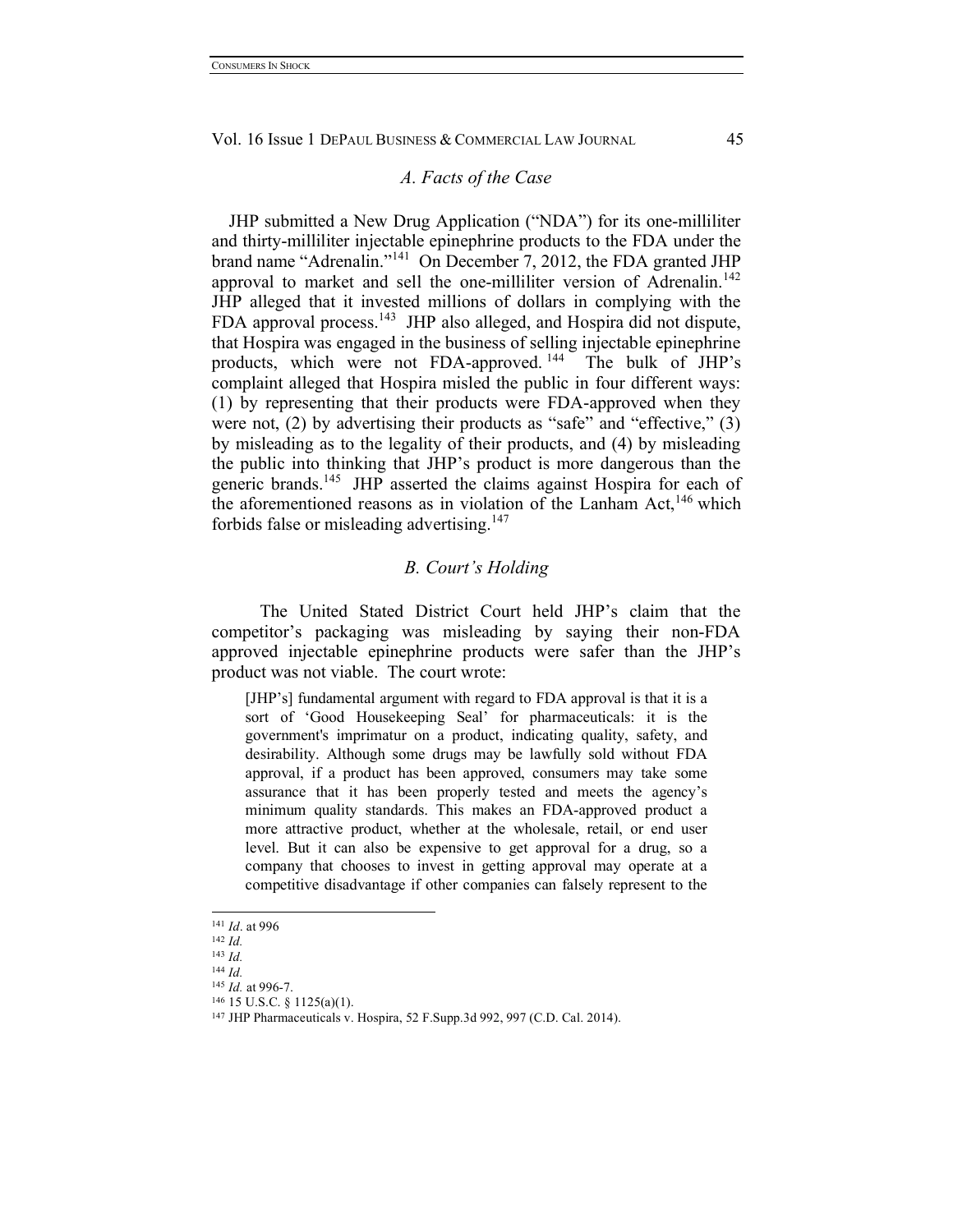public that their unapproved products are FDA-approved. Thus, representations that a drug is approved when it is not undermine the Lanham Act's public policy goals both by confusing consumers and by enabling unfair competition by producers who have not bothered to get FDA approval.<sup>148</sup>

The court dealt with JHP's four allegations regarding the various arguments that Hospira misled the public, in four different ways.<sup>149</sup> Regarding the first instance in which JHP asserts Hospira misled the public, the court held that there is a large difference between a company making an overtly false statement and, merely misleading in context.<sup>150</sup> Regarding the second instance in which JHP asserts Hospira misled the public, the court held that the issue was not that Hospira chose to market their product as "safe" or "effective," rather, that Hospira overtly misled the consumer by labeling their product as "FDA-approved" when it was not. 151 Regarding the third instance in which JHP asserts Hospira mislead the public, the court held this was a claim with regard to legality requirements that is within the primary jurisdiction of the  $FDA$ . <sup>152</sup> Finally, the fourth way in which JHP asserts Hospira misled the public was by omitting from the labeling of their product certain injection location and adverse reaction information.<sup>153</sup> JHP's product must carry this labeling as apart of its FDA approval requirements.<sup>154</sup> However, JHP alleges that such labeling misleads the public into thinking that JHP's product is more dangerous than the generic brands.<sup>155</sup> The court dismissed this claim because the Lanham Act requires a showing of facts regarding the labeling that JHP did not properly plead.<sup>156</sup>

#### IV. ANALYSIS

#### *A. Policy Implications and Legal Analysis*

In *JHP Pharmaceuticals v. Hospira* JHP argued Hospira mislead the public by not including on their packaging and labeling all of the warnings that JHP was required to include under the terms of the FDA

 <sup>148</sup> *Id.* at 1000.

<sup>149</sup> *Id.*

<sup>150</sup> *Id.* at 1002.

<sup>151</sup> *Id.* at 1003.

<sup>152</sup> *JHP Pharmaceuticals.* 52 F.Supp.3d at 1005.

<sup>153</sup> *Id.* <sup>154</sup> *Id.*

<sup>155</sup> *Id.* at 1005-6

<sup>156</sup> *Id.*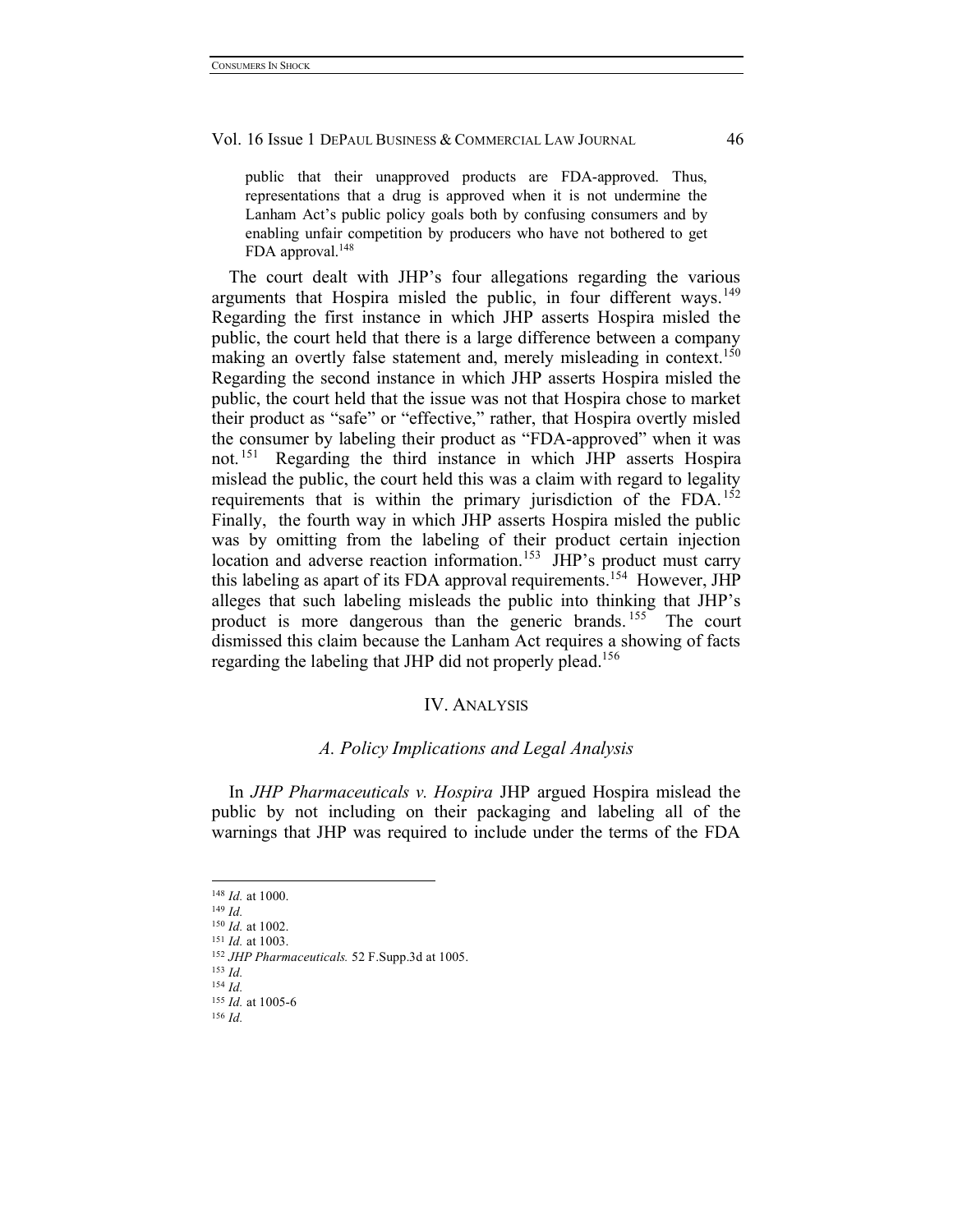approval.157 Therefore, JHP alleged, Hospira created the impression that their product was less safe than JHP's because it came with more warnings, when in fact, JHP believed, the opposite was true because JHP's drug was approved by the FDA and Hospira's was not.<sup>158</sup> The court dismissed this claim because they believed JHP did not show that this message was actually transmitted to the consumer, and because JHP did not successfully prove that because the FDA did not approve Hospira's product it was somehow less safe.<sup>159</sup> If Hospira's product was actually found to be less safe than JHP's, then the misleading labeling claim would have succeeded. Therefore, the claim was dismissed.<sup>160</sup> While the court never determined whether or not Hospira's drug was "safe," their failure to determine that Hospira's drug was any *less* safe was in itself an endorsement of non-approved drugs. If the court was truly concerned that Hospira was somehow trying to trick the public, it would have found for JHP. Further, if the court had found that Hospira's conduct was in someway unsafe to American consumers, it would have done something to prevent Hospira from continuing this harmful conduct.

With respect to the surviving clams, the court reiterated the Supreme Court decision that the Lanham Act is a discrete regulatory scheme, with neither statute precluding claims made under the other.<sup>161</sup> The court analyzed JHP's surviving allegations with this in mind.<sup>162</sup> With respect to Hospira's alleged misrepresentations of FDA approval, the court found no preclusion, explaining that falsely representing FDA approval may confer a competitive disadvantage upon the approved drug.<sup>163</sup> Thus, false representations of approval "undermine the Lanham Act's public policy goals both by confusing consumers and by enabling unfair competition by producers who have not bothered to get FDA approval."<sup>164</sup>

As for JHP's claim that the Hospira misrepresented the legality of their products, the court explained the evaluation of this claim "directly implicates the FDA's rulemaking authority," and required the expertise of the FDA to resolve.<sup>165</sup> The court noted that "[t]he determination of whether a drug is 'new,' and whether it can be lawfully marketed under

 <sup>157</sup> *JHP Pharmaceuticals.* 52 F.Supp.3d at 992.

<sup>158</sup> *Id.* at 996-97.

<sup>159</sup> *Id.* at 1005-6.

<sup>160</sup> *Id.*

<sup>161</sup> *JHP Pharmaceuticals.* 52 F.Supp.3d at 998. <sup>162</sup> *Id.*

<sup>163</sup> *Id.* at 1000.

<sup>164</sup> *Id.*

<sup>165</sup> *Id.* at 1004.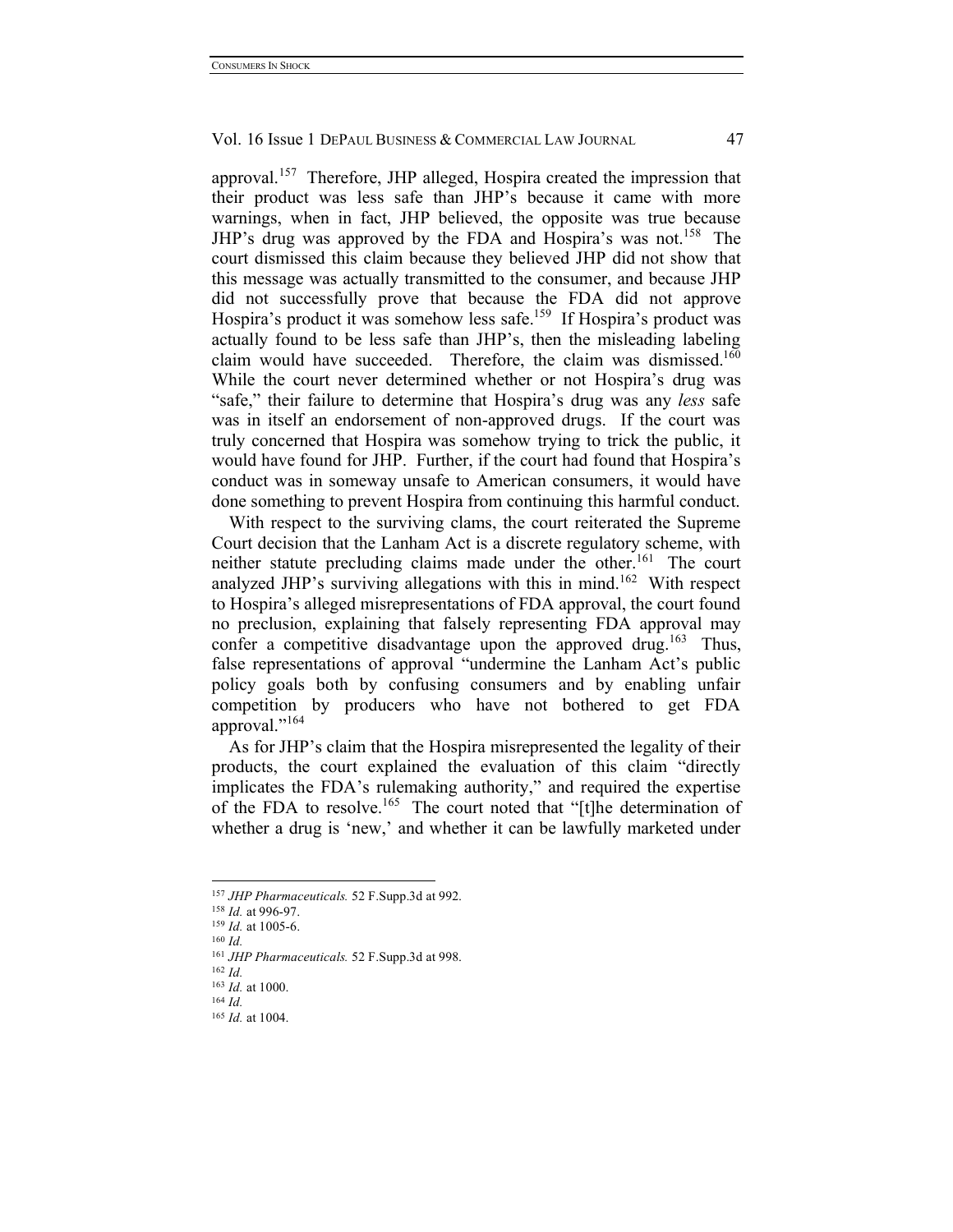the United States Federal Food, Drug, and Cosmetics Act ("FDCA"),<sup>166</sup> involves complex issues of history, public safety and administrative priorities that Congress has delegated exclusively to the FDA."167 Unlike JHP's allegations of misrepresentations of FDA approval, its allegations based on stations of "legality" would be precluded in the absence of prior review by the FDA.<sup>168</sup>

## *1. FDA-Approved Drugs in the Market*

The holding in *JHP Pharmaceuticals*<sup>169</sup> has tremendous impact on the legality surrounding non-FDA approved drugs on the market. The court's finding that there was no sufficient proof to show that an unregulated drug was any less safe than a regulated drug, 170 speaks volumes to the policy issues of FDA approval. The entire purpose of the FDA is to conduct research on a drug's quality, safety, and effectiveness to determine whether a drug's health benefits outweigh its known risks before allowing that drug to enter the market.<sup>171</sup> In *JHP Pharmaceuticals* the court essentially found that an unregulated drug was not any less safe than a regulated drug. <sup>172</sup> This could lead to questions about the actual purpose of the FDA. If an unregulated drug was not necessarily any less safe than a regulated drug, why would any company waste the time and resources to gain FDA approval in the first place?

## *2. FDA Approval Process Creates a Monopoly*

The FDA approval processes for new drugs create a *de facto* monopoly on approved drugs when interfering legislation, such as the SAEEA, complicate the market. It is clearly important to have one consistent governing entity to regulate and evaluate drugs, especially a drug used by so many children. However, if a federal court can undermine the legitimacy of an administrative agency, this presents an issue. Uniformity among different bodies of government is critical to the forefront of democracy. However, uniformity is lacking where the judiciary steps in to make a definitive ruling one way or the other.

 <sup>166</sup> Food and Drug Administration Modernization Act of 1997, Pub. L. No. 105-115, 111 Stat. 2296 (1997).

<sup>167</sup> *JHP Pharmaceuticals* , 52 F.Supp.3d at 1002.

<sup>168</sup> *Id.*

<sup>169</sup> *Id.* at 992.

<sup>170</sup> *Id.* at 996.

<sup>171</sup> *Development & Approval Process (Drugs),* FDA, (Jan. 29, 2016),

http://www.fda.gov/Drugs/DevelopmentApprovalProcess/.

<sup>172</sup> *JHP Pharmaceuticals*, 52 F.Supp.3d at 996.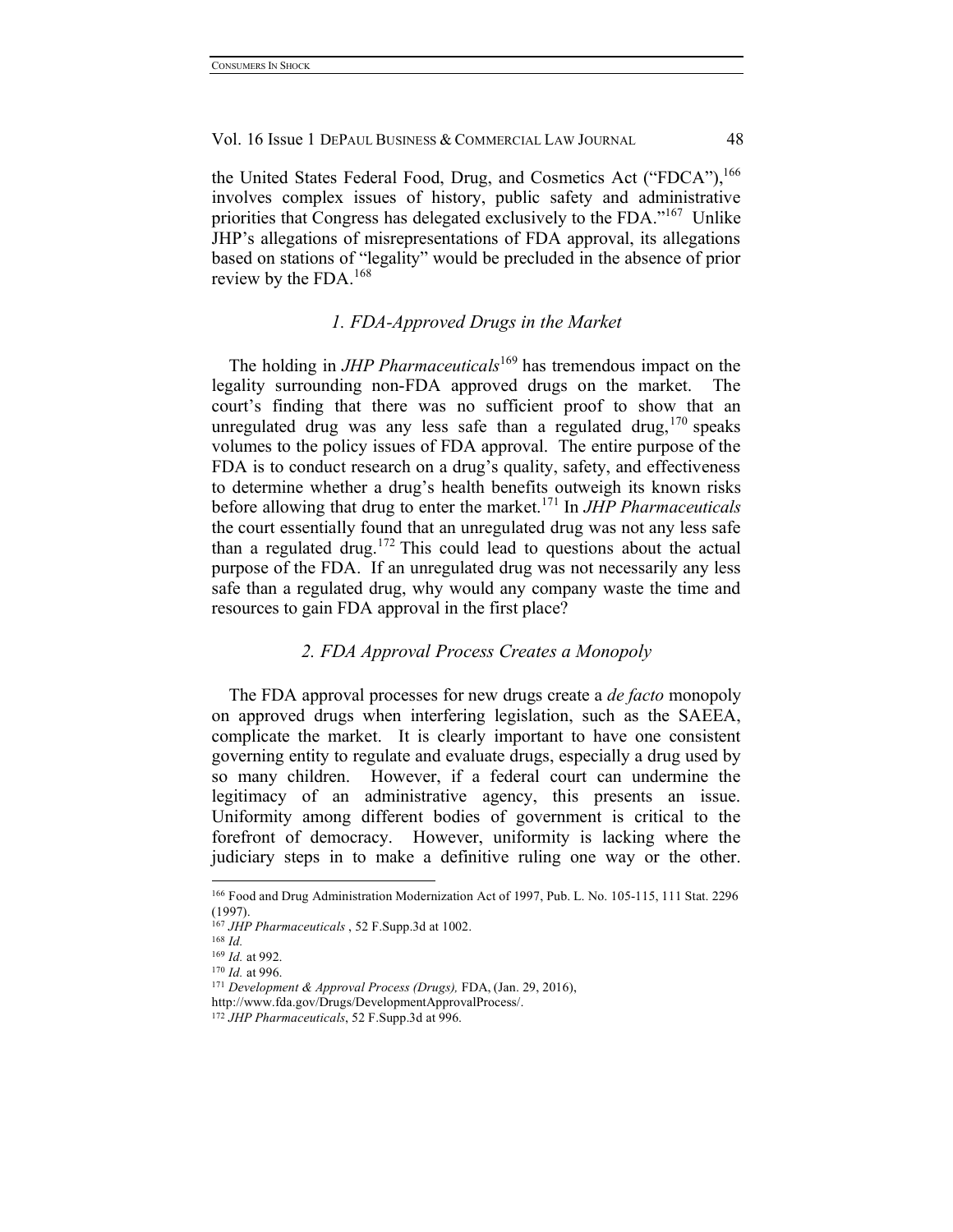Courts should follow the reasoning in *JHP Pharmaceuticals* that where there is no definitive proof the non-FDA approved drug should not be considered any less safe. If this reasoning is applied, companies awaiting FDA approval will not be punished for trying to access the market. Hopefully, this would allow a company to sell non-FDA approved epinephrine autoinjectors to consumers that desperately need the lifesaving drug.

## *3. Economic and Legal Effects of Federal Overregulation*

Nonetheless, if Mylan's competitors advertise their products as being as safe and as effective as the EpiPen, despite no FDA approval, this could help lower costs for epinephrine autoinjectors across the country. However, federal mandates such as SAEEA that require FDA approval for a very large percentage of epinephrine autoinjector sales, still feed into this *de facto* monopoly issue. Unfortunately, a judicial ruling on this issue can only go so far if the regulations by other branches of government do not reflect the current atmosphere. Even if the Trump Administration were to lift the SAEEA requirements, EpiPen has already accessed the system. Even if schools were no longer required to store epinephrine autoinjectors, it is unlikely they would stop stocking the, since many students' health still rely access to these autoinjectors.

While hindsight is always twenty-twenty, hopefully the Mylan EpiPen monopoly can, at the very least, serve as a lesson to the federal government and advocates for overregulation. It is evident that the government went too far in attempting to fix the problem of children going into anaphylactic shock and needing assistance with an epinephrine autoinjector. Two regulations that, on their face, seem necessary (an FDA approval process that ensures consumers receive safe drugs and mandating that schools carrying epinephrine autoinjectors) thwarted the very success that they were trying to achieve. Four years after the enactment of the SAEEA, EpiPens have quadrupled in price becoming nearly impossible for consumers to purchase. Legislators should be very weary of the long-term effects of legislation, and continue to analyze how pending legislation will be affected by policies and procedures implemented by other branches of government. This only reiterates the importance of the judiciary to answer the call and address the mistakes made by the legislative and executive branches.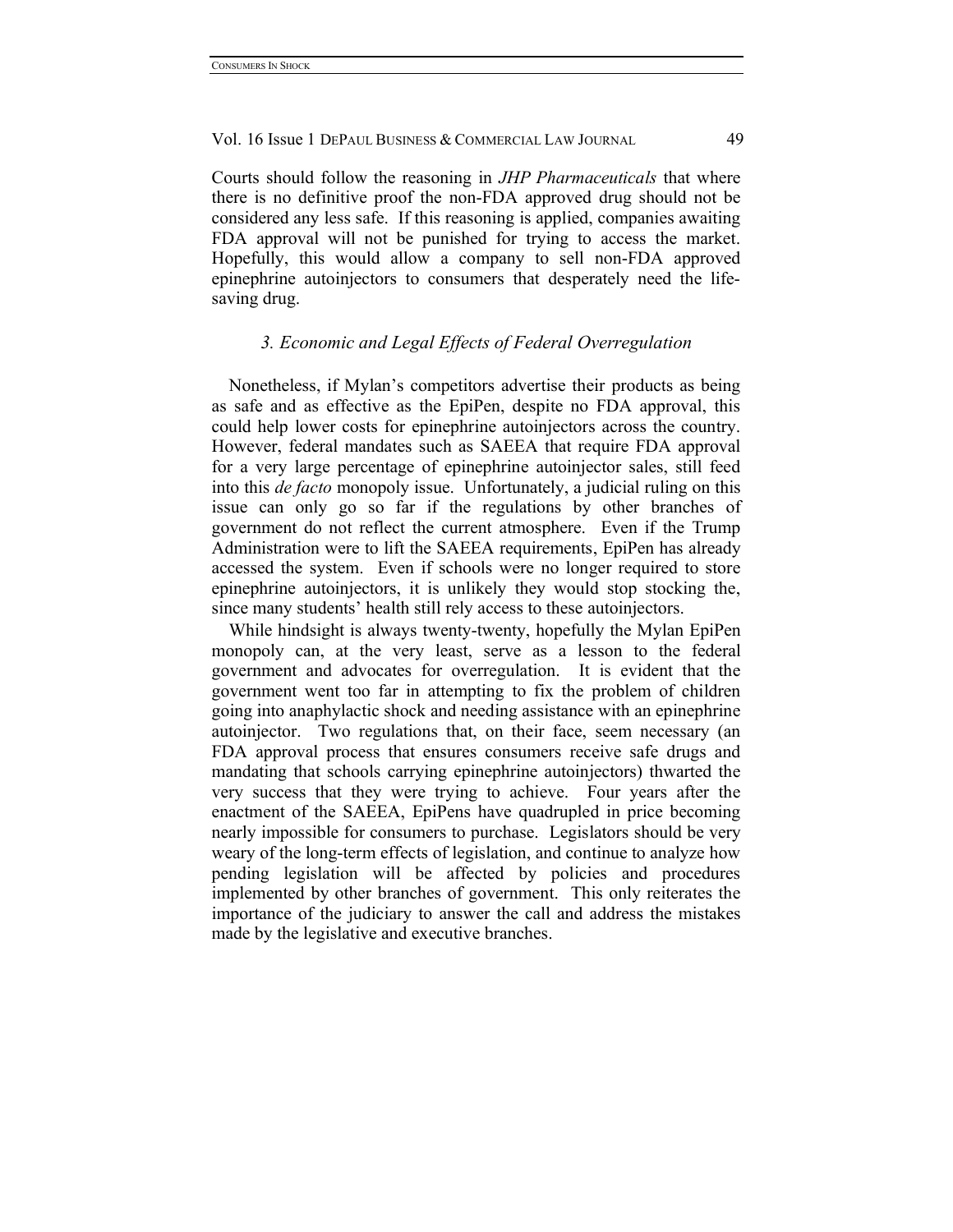## V. IMPACT

This section discusses the impact of the court's ruling in *JHP Pharmaceuticals v. Hospira.*<sup>173</sup> First, it explores the impact the case has had on the field of healthcare.<sup>174</sup> Second, it explores the case's impact on field of education  $175$ 

## *A. Impact on Healthcare*

The holding in *JHP Pharmaceuticals*<sup>176</sup> impacts how business works in the healthcare industry because ensuring that consumers have drugs available to them that are equally safe and affordable is critical, and, arguably, the most important impact of this subject. The ways in which drug manufacturers can manipulate the market through favorable government intervention poses significant problems for consumers. If a drug manufacturer has a monopoly on over ninety percent of the market<sup>177</sup> then a consumer will reasonably believe that this drug is the most superior drug available to them. It is one thing for a manufacturer to use smart business and marketing tactics, such as giving away free products to schools in order to increase brand recognition<sup>178</sup>, or by only selling the product in two-packs effectively doubling their price.<sup>179</sup> The most successful companies in American history have used tactical business maneuvers throughout history. Well-known companies from Kraft to General Mills to Proctor & Gamble have adopted this strategy.<sup>180</sup> However, it is an entirely different situation when a manufacturer gains market control because of government favorability. Furthermore, the stakes are even higher when that manufacturer is creating a life-saving drug, rather than when a company is manufacturing macaroni and cheese or toothpaste.

 <sup>173</sup> *Id.* at 992.

<sup>174</sup> *See infra* notes 174-180 and accompanying text.

<sup>&</sup>lt;sup>175</sup> See infra notes 181-185 and accompanying text.

<sup>176</sup> *JHP Pharmaceuticals*, 52 F.Supp.3d at 992.

<sup>177</sup> Ben Popken, *Lawmakers Accuse Mylan CEO of 'Rope-a-Doping' on EpiPen Prices,* NBC

NEWS, (Sept. 21, 2016), http://www.nbcnews.com/business/consumer/lawmakers-grill-mylan-ceofda-epipen-price-hike-n651201.

<sup>178</sup> Carolyn Y. Johnson and Catherine Ho, *How Mylan, the EpiPen company, maneuvered to create a virtual monopoly,* CHI. TRIB. (Aug. 25, 2016), http://www.chicagotribune.com/business/ct-mylanepipen-monopoly-20160825-story.html.

<sup>179</sup> Ben Popken, *Lawmakers Accuse Mylan CEO of 'Rope-a-Doping' on EpiPen Prices,* NBC NEWS, (Sept. 21, 2016), http://www.nbcnews.com/business/consumer/lawmakers-grill-mylan-ceofda-epipen-price-hike-n651201.

<sup>180</sup> Brad Tuttle, *The Power of Freebies: Why Companies Pay to Give Free Samples to Supermarket Customers,* BUS. TIME, (Feb. 17, 2011), http://business.time.com/2011/02/17/the-power-offreebies-why-companies-pay-to-give-free-samples-to-supermarket-customers/.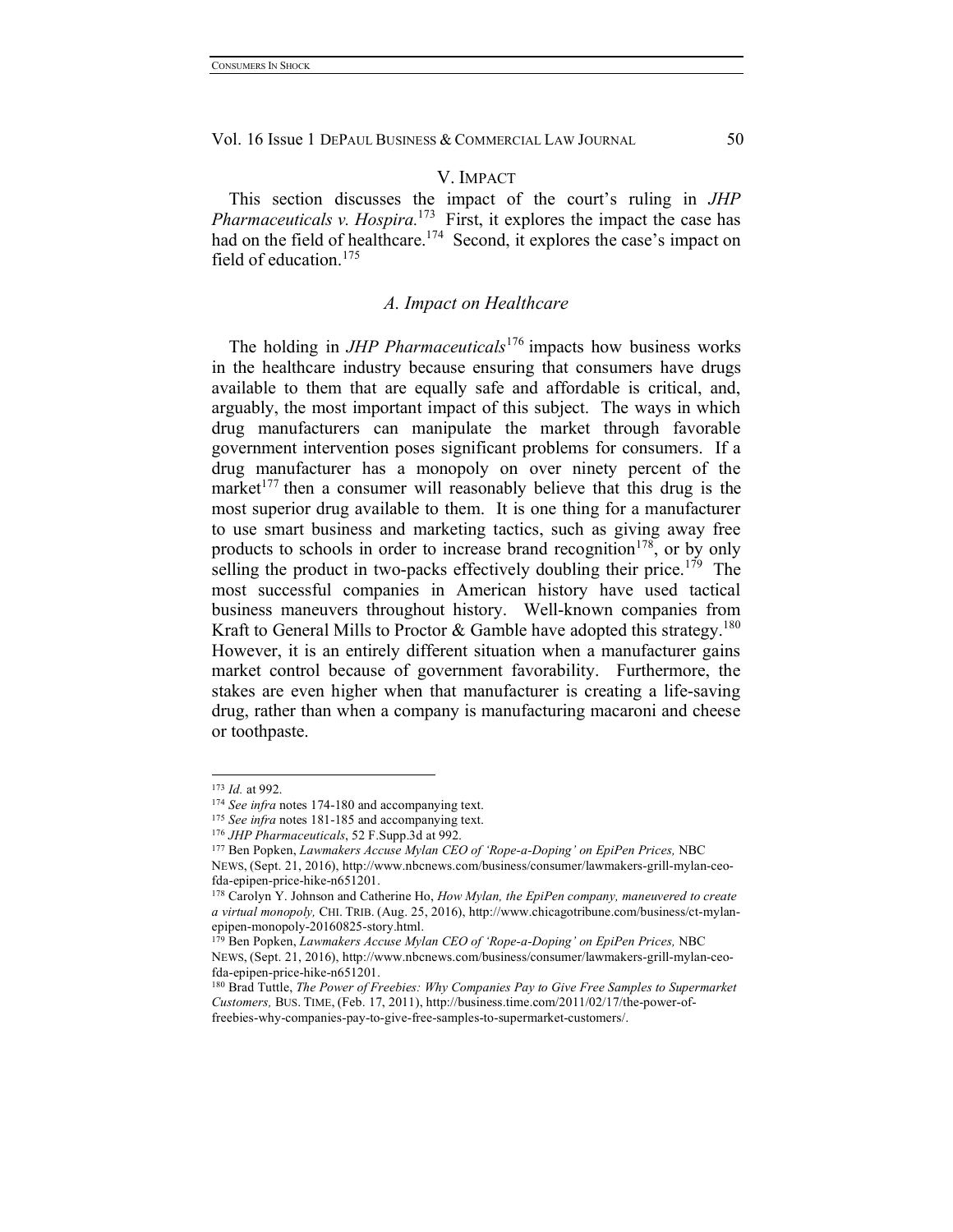#### *B. Impact on Legislation*

The holding in *JHP Pharmaceuticals*<sup>181</sup> impacts how overregulation of a field may thwart the very efforts the proposed legislation is trying to help. The overregulation of epinephrine drugs essentially drove up the price making them nearly unaffordable for those who need them most. Businesses who create the best products deserve the chance to prove that to the market on their own, and not be overshadowed by a regulationinduced monopoly.

In order to ensure that consumers have access to the best, most efficient, most superior, and, in the case of drugs and medicine, most affordable products, the government should not intervene and overregulate the market. In the case of the EpiPen, the government did so in all three branches: the executive, the legislature, and the judiciary. First, the FDA's lengthy and over-complicated approval process makes it nearly impossible for generic drug manufacturers to create safe and affordable alternatives to the EpiPen.<sup>182</sup> Second, the School Access to Emergency Epinephrine Act enacted by Congress in 2013 heavily influenced by Mylan, essentially allowed Mylan to acquire a monopoly over the epinephrine autoinjector market by offering financial incentives to states who required all schools to stock the drug, knowing full well that the majority of schools were only familiar with the EpiPen.<sup>183</sup> Third, a federal court, failed to find that a non-approved FDA drug was any less safe than an FDA-approved drug,<sup>184</sup> essentially undermining the entire legitimacy and purpose behind the agency. The court, essentially deemed the non-FDA approved drug just as safe as FDA-approved drug, yet still did not make it possible for a non-FDA approved drug to enter the market.

The purpose of the federal judiciary system is to evaluate laws – to interpret the meaning of the laws, apply laws to individual cases, and to decide if laws violate the Constitution.<sup>185</sup> The beauty of the system of checks and balances in the United States government is that no one branch of government is sovereign. If the judiciary finds a flaw within a law enacted by Congress when applying that law to a particular case, it

 <sup>181</sup> *JHP Pharmaceuticals*, 52 F.Supp.3d at 992.

<sup>182</sup> *Development & Approval Process (Drugs),* FDA, (Jan. 29, 2016),

http://www.fda.gov/Drugs/DevelopmentApprovalProcess/.

<sup>183</sup> Carolyn Y. Johnson and Catherine Ho, *How Mylan, the EpiPen company, maneuvered to create a virtual monopoly,* CHI. TRIB, (Aug. 25, 2016), http://www.chicagotribune.com/business/ct-mylanepipen-monopoly-20160825-story.html.

<sup>184</sup> JHP Pharmaceuticals v. Hospira, 52 F.Supp.3d 992, 997 (C.D. Cal. 2014).

<sup>185</sup> *Branches of Government,* USA, https://www.usa.gov/branches-of-government (last visited Mar. 27, 2017).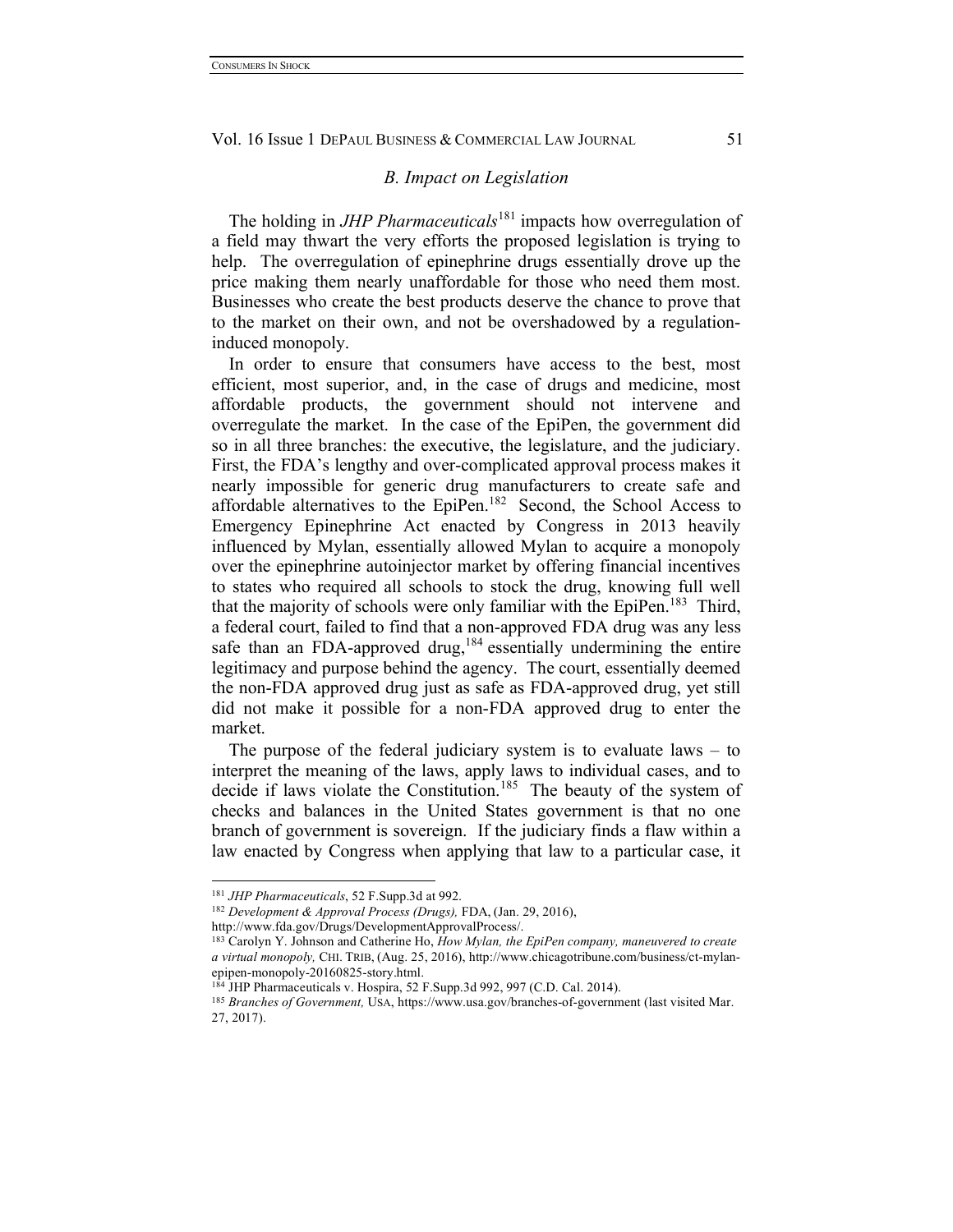should further analyze whether or not the legislation is inconsistent with the Constitution. While the purpose of the FDA is to ensure only safe drugs enter the market place, the *JHP* ruling found a non-FDA approved drug was no less safe than an FDA-approved drug. Therefore, the court should not have stopped its analysis there. The specifics of the FDA approval process should be called into question and analyzed by the federal court system.

#### VI. CONCLUSION

In conclusion, the overregulation of the epinephrine autoinjector market by the federal government caused Mylan to acquire a monopoly on the EpiPen, increasing the cost of the product for consumers. This overregulation was caused by the United States Congress in the passing of the SAEEA, by mandating that states must comply with this law, and by the over-stringent FDA approval process for alternative epinephrine autoinjector drugs. Further, this problem has been exacerbated by the United States Federal Court system as seen in *JHP Pharmaceuticals.* If JHP was unable to allege any facts that Hospira's drug was either unsafe or ineffective and therefore the court allowed for its legal sale, then the federal court finding is inconsistent with the purpose of a federal government agency. Drugs that are not found to be unsafe or ineffective should therefore be approved by the FDA, or, at the very least, be approved to market to consumers.

There have been two major proposals to deal with the EpiPen monopoly and price surge. Advocates on the right think the overly stringent FDA regulations and long approval process are to blame. At his first address to a joint session of Congress, President Trump said, "our slow and burdensome approval process at the Food and Drug Administration keeps too many advances…[from] reaching those in need."<sup>186</sup>

Advocates on the left tend to think more government regulation will fix the problems with previous government regulation. When she was running for President, Mrs. Clinton claimed the EpiPen price hikes showed the need for price controls, and she said she would require drug makers to "prove that any additional costs are linked to additional patient benefits and better value."<sup>187</sup>

http://www.cnn.com/2017/02/28/politics/donald-trump-speech-transcript-full-text/. 187 Hillary R. Clinton, *Hillary Clinton Statement on EpiPen Pricing*, HILLARY CLINTON,

 <sup>186</sup> Donald J. Trump, *Donald Trump's Congress speech,* CNN, (Mar. 1, 2017),

https://www.hillaryclinton.com/briefing/statements/2016/08/24/hillary-clinton-statement-onepipen-pricing/ (last visited Mar. 27, 2017).